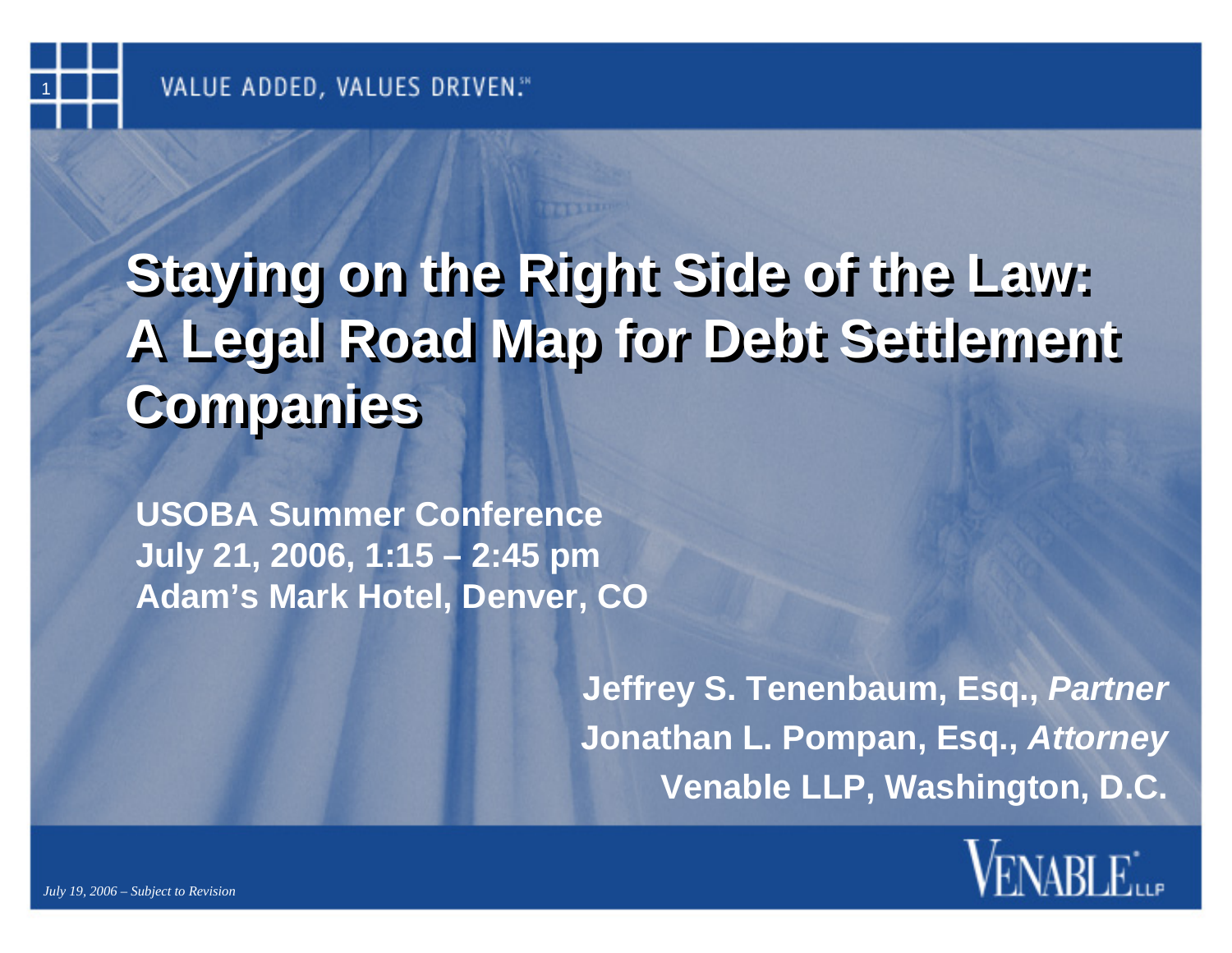# **Introduction**

- •The Laws that Apply to Debt Settlement Companies
- •Historical Perspective
- •Debt Adjusting Statutes
- •Uniform Debt-Management Services Act (UDMSA)
- •Recently Enacted/Amended State Debt Adjusting Statutes
- • Credit Repair Organization Act and State Credit Services Organization Acts
- •Federal Trade Commission Act
- • Nine of the Most Important Things a Debt Settlement Company Needs to Know Stay on the Right Side of the Law
- •Questions and Discussion

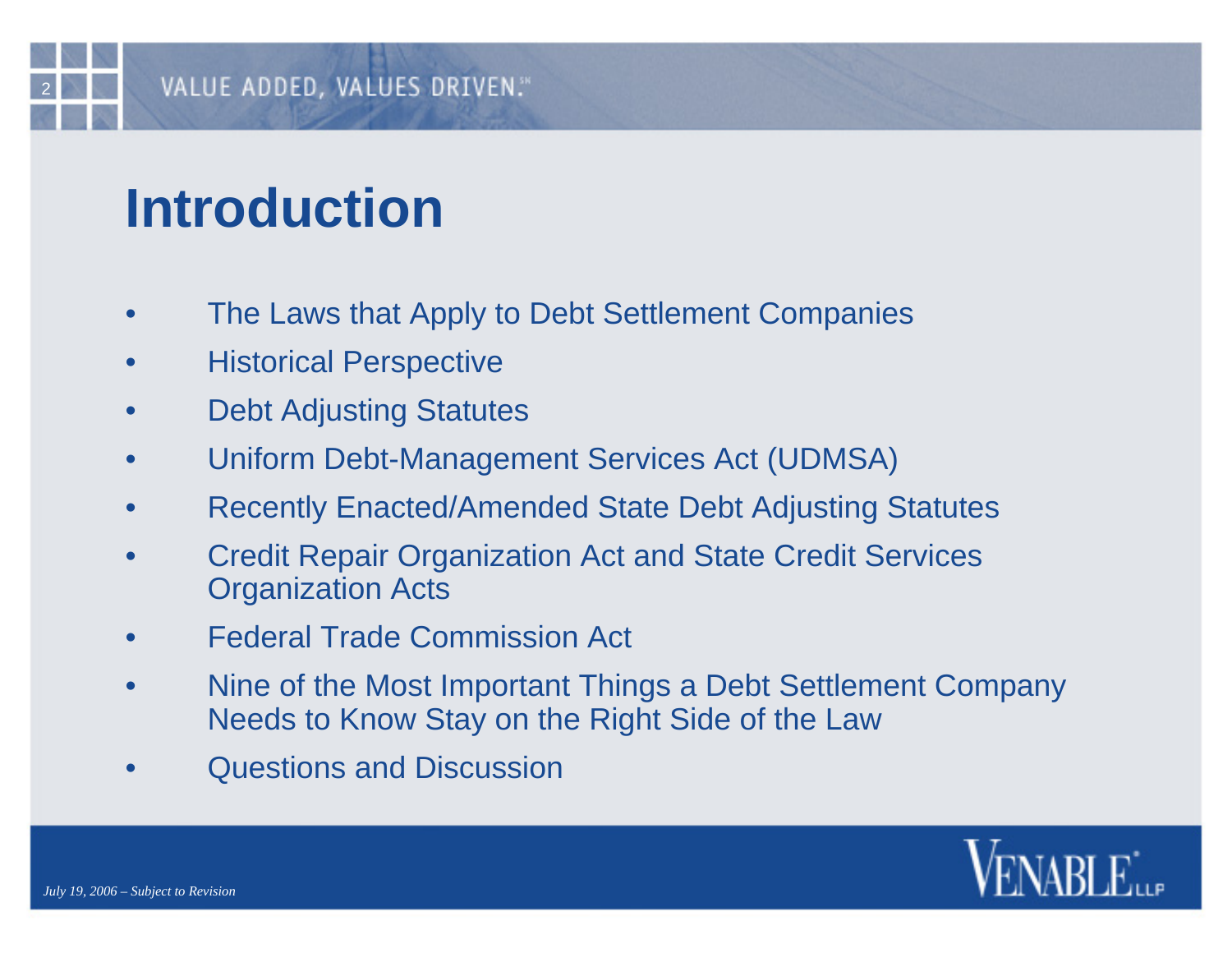#### **The Laws that Apply to Debt Settlement Companies**

- $\bullet$ State Debt Adjusting Statutes
- $\bullet$  Federal Credit Repair Organizations Act and State Credit Services Organization Acts
- $\bullet$ Check Seller/Bill Payer Laws
- $\bullet$ Home Sales Solicitation Statutes
- $\bullet$  FTC Act and State Unfair and Deceptive Acts/Practices Laws
- $\bullet$ Unauthorized Practice of Law
- $\bullet$ **Others**

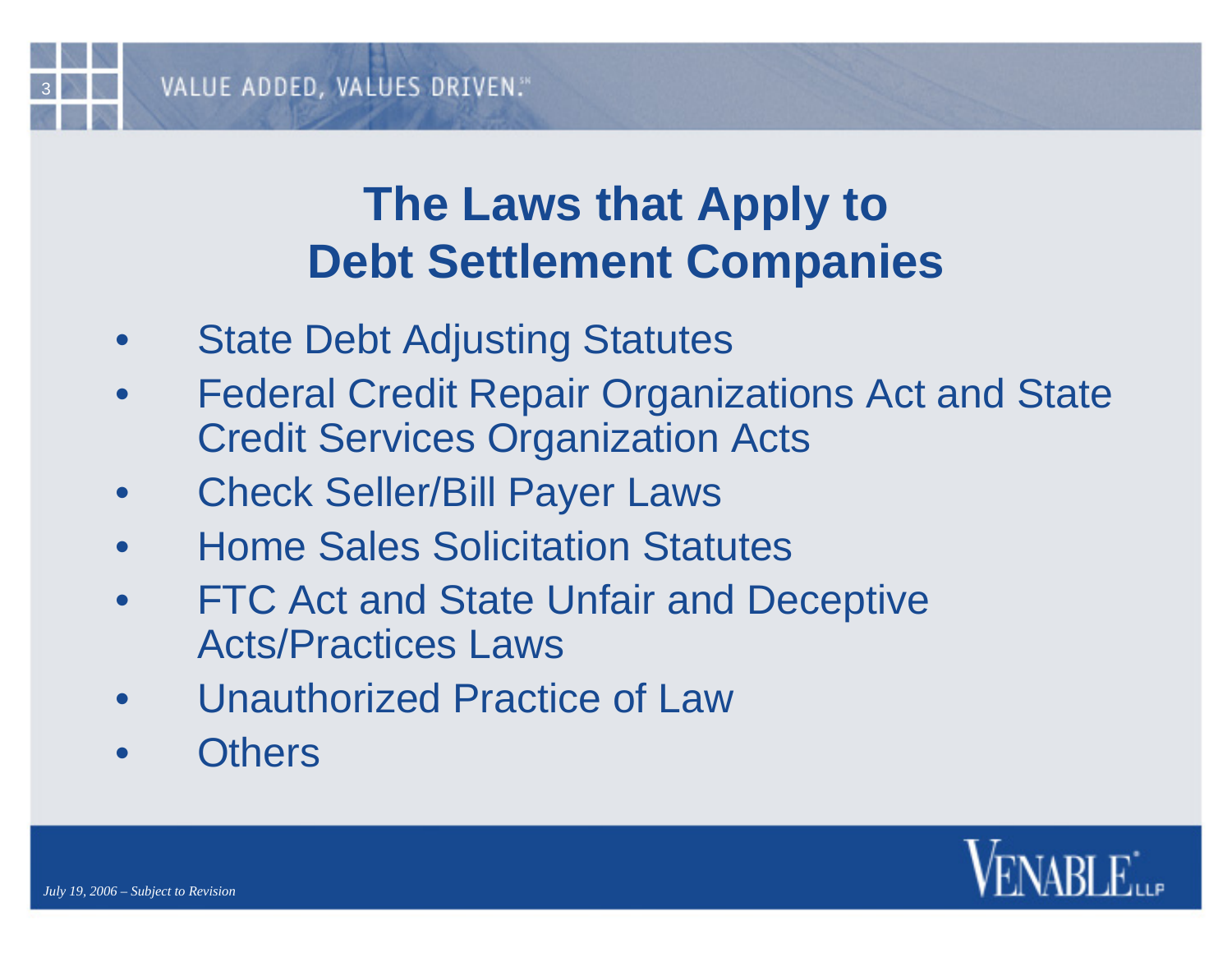# **Historical Perspective**

- • **1950s** – About half of the states prohibited "debt adjusting" (*e.g.,* prorating, debt pooling, debt management, etc.); approximately one third of the states regulated debt adjusting (imposing a variety of requirements); many state laws exempted tax-exempt 501(c)(3)s.
- • **Today –** Nearly *all* of the states regulate debt adjusting; few exempt tax-exempt 501(c)(3)s; only two states prohibit "debt adjusting" for compensation; only 2 states and DC do not regulate debt adjusting. Additionally, there are *a number of other state laws* debt settlement companies must navigate (*e.g.,* qualification to do business as foreign corporation, mini-FTC Acts, mini-Credit Repair Organization Acts, unauthorized practice of law restrictions, check seller/bill payer laws, etc.).

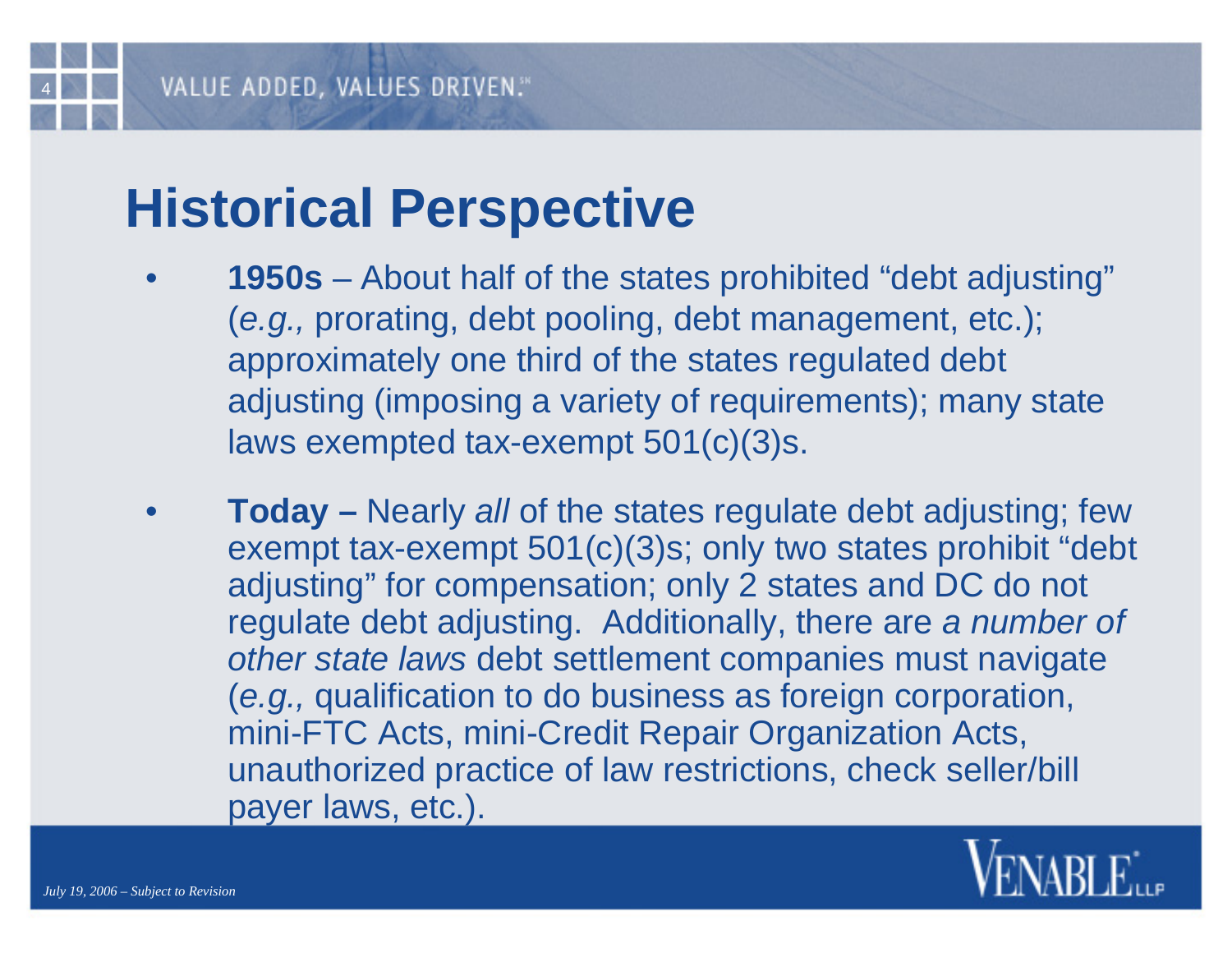## **Comprehensive Federal and State Efforts to Regulate Debt Adjusting**

- • FTC and State Enforcement to Address Abuses of the late '90s and early '00s
- •Federal Credit Repair Organizations Act (CROA)
- •Ongoing IRS "Credit Counseling Compliance Project"
- $\bullet$  Bankruptcy Abuse Prevention and Consumer Protection Act of 2005 (enforced primarily by EOUST)
- •NCCUSL - Uniform Debt-Management Services Act
- $\bullet$ Continuous and Rapid State Law Changes

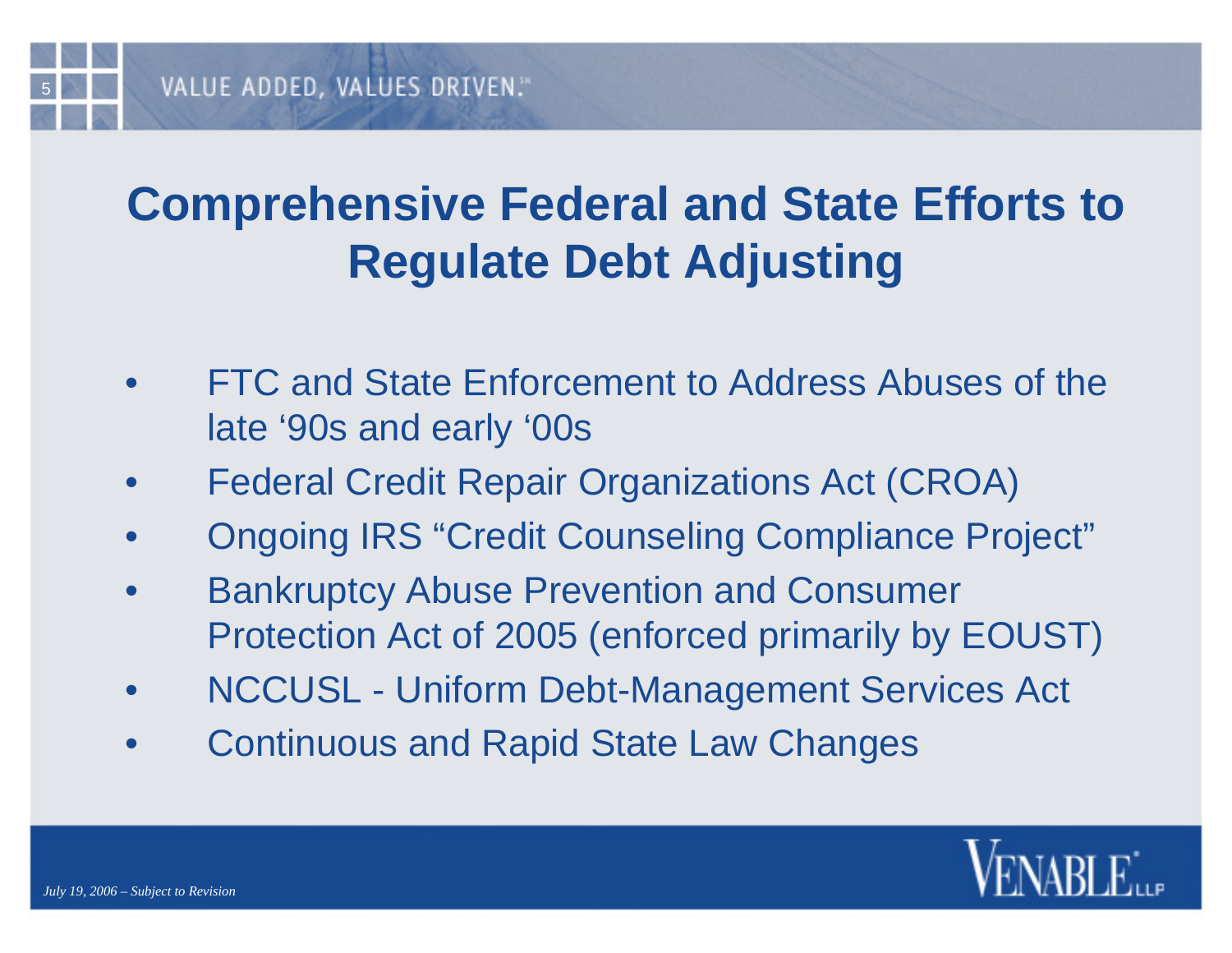### **Result of Importance and Growth of Credit Counseling Industry and Consumer Debt**



Virtually all of Virtually all of these laws apply these laws apply based on the based on the state of state of residence of the residence of the client. client.

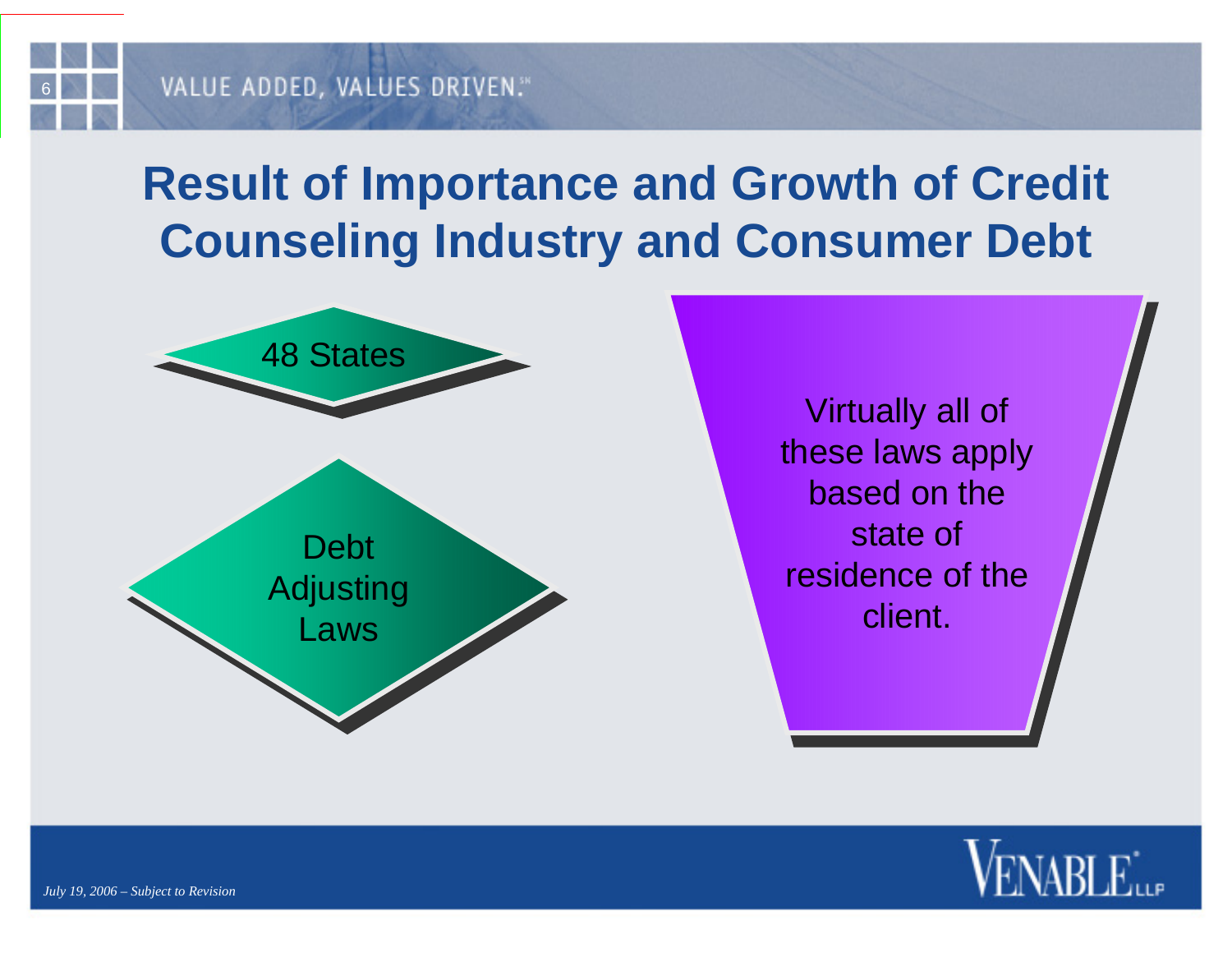## **Debt Adjusting Statutes**

# **Exemptions and Exclusions Exemptions and Exclusions**

A debt settlement company that A debt settlement company that services clients nationally in the services clients nationally in the U.S. must U.S. must typically register and/or obtain typically register and/or obtain licensure in approx. licensure in approx. 30 different states before it starts to provide negotiation services to to provide negotiation services to clients in these states.

**48 States 48 States**

Vary from Vary from state to state (in some cases, (in some cases, depends on depends on whether debt settlement company settlement company touches or controls client funds destined for creditors.  $\overline{\phantom{\alpha}}$ 

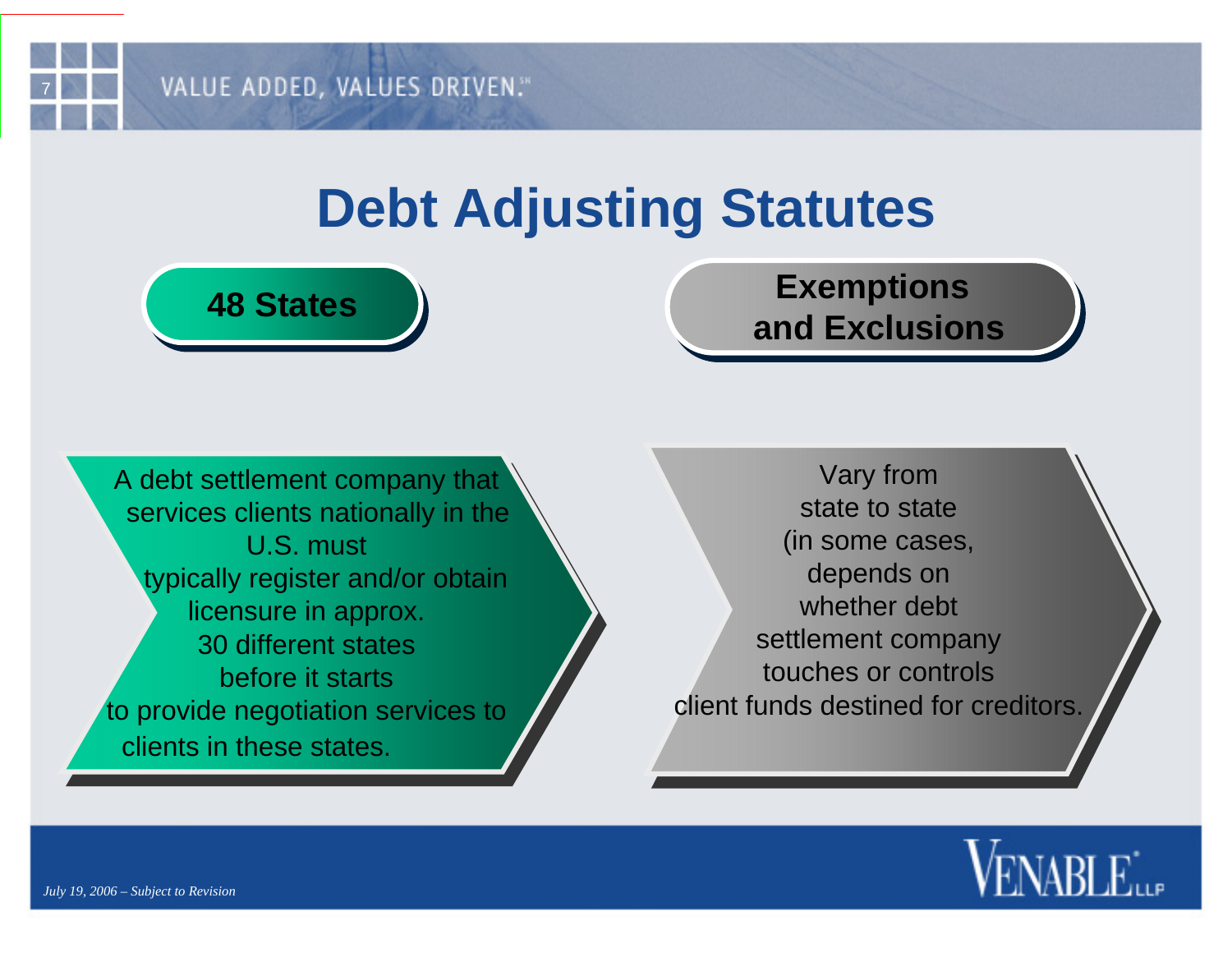

# Typical State Debt Adjusting Registration

# **Requirements**

For Example:

**Annual Registration, Reporting and Financial Statement** 

**Information about Affiliates**

#### **Uniform Debt-Management**

**Surety Bond and Insurance Requirements**

#### **Services Act**

**Information about Accreditation and past legal actions**

#### and much more…



**Registration Fee**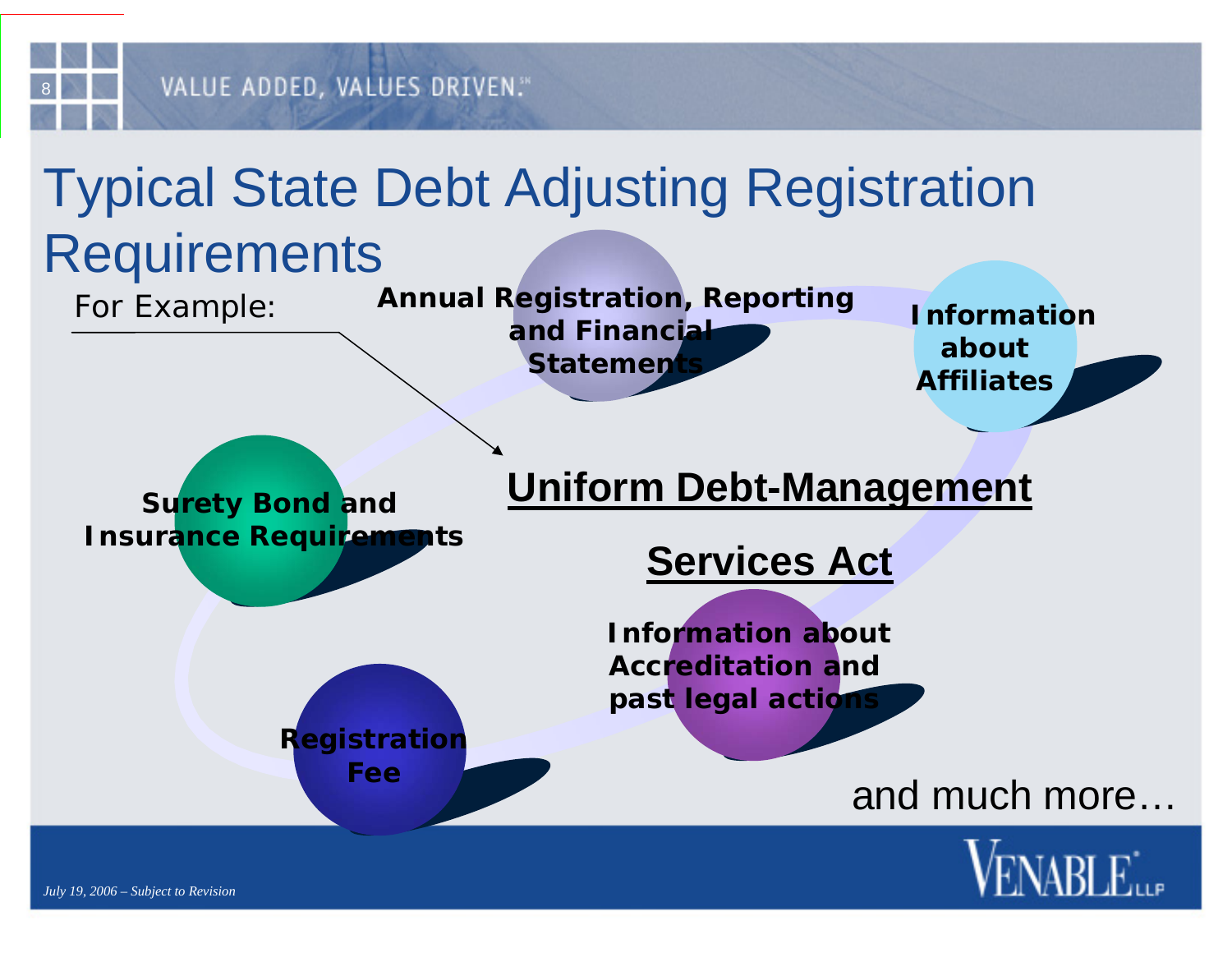#### **Violations of State Debt Adjusting Statutes**

•

- • Common failures to adhere to specific statutory requirements include:
	- 1. Licensure/Registration, if applicable
	- 2. Fee Caps

 Using unfair or deceptive acts or practices or engaging in fraudulent conduct that creates a likelihood of confusion or misunderstanding.

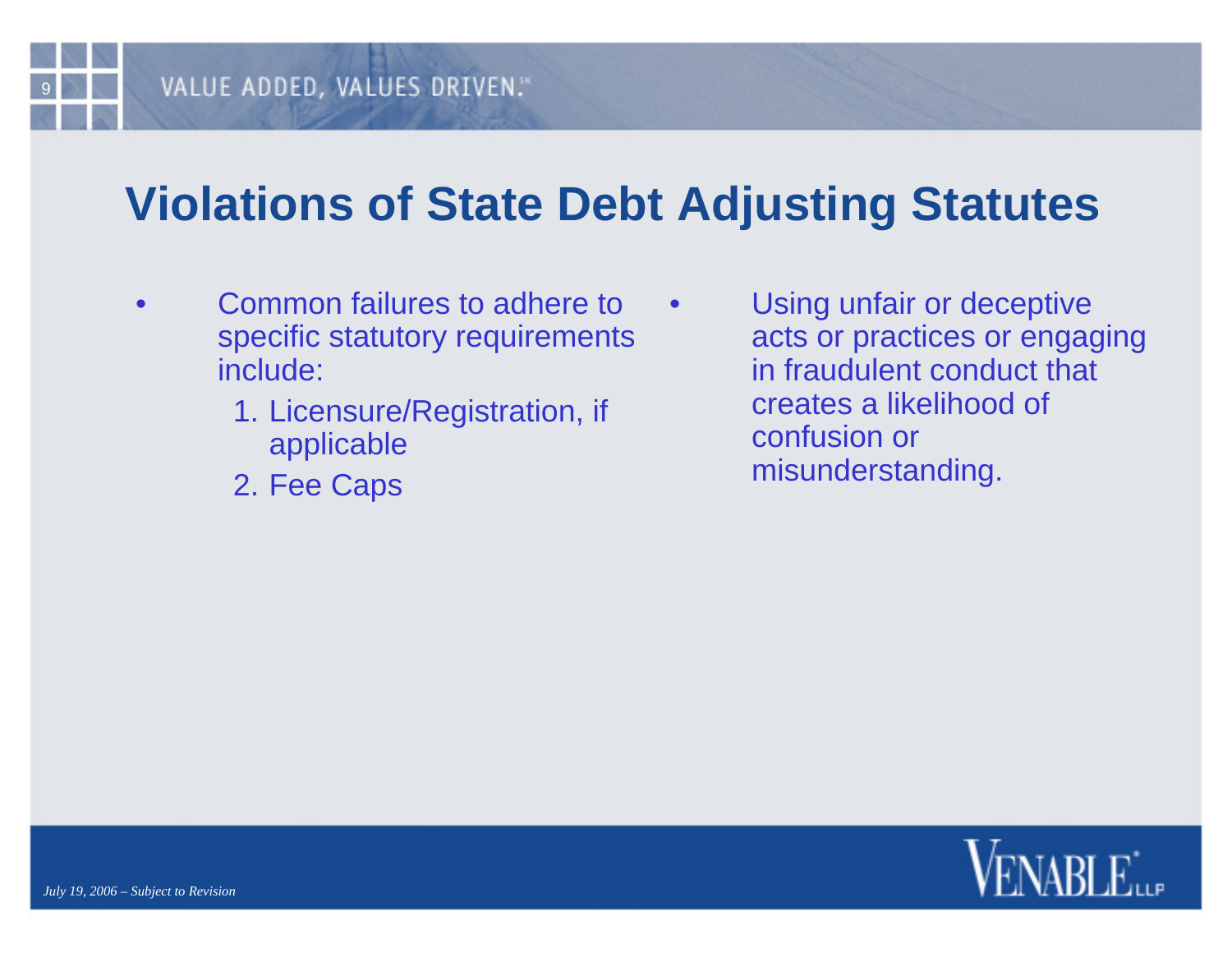#### **State Debt Adjusting Statutes Fines and Penalties**

#### **Example - UDMSA**

**The law authorizes the imposition of restitution and penalties of up to \$10,000 per violation (or more). In addition, the law authorizes private remedies against debt settlement companies not registered under the Act (***e.g.,* **actual and punitive damages nd attorneys fees). (Some violations of debt adjusting statu carry criminal penalties.)**

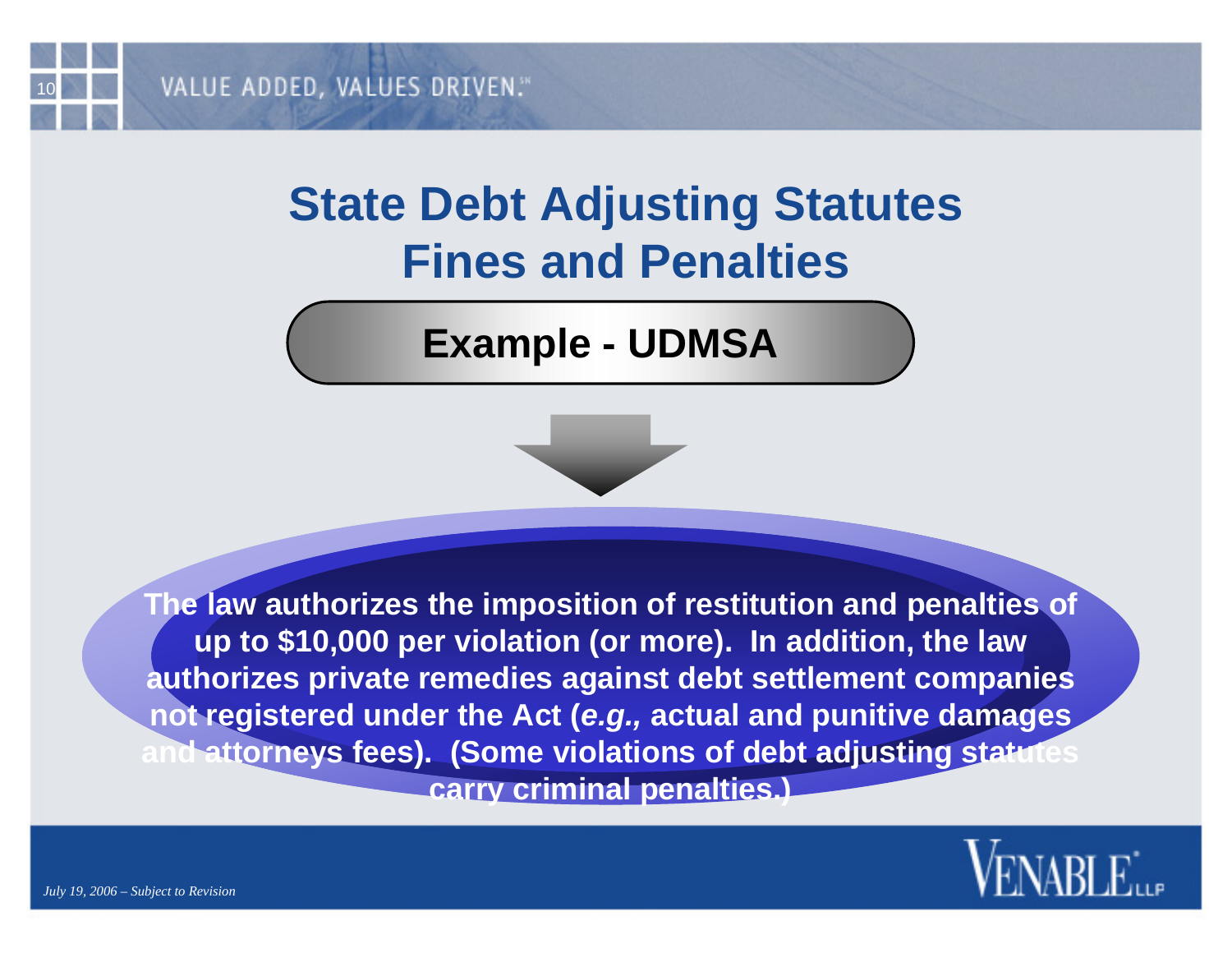

#### **Uniform Debt-Management Services Act**

- $\bullet$  Effective July 1, 2007 in Utah (amends provisions of UT CSOA); Effective March 31, 2007 in Rhode Island; Effective January 17, 2007 in Delaware.
- $\bullet$  In 2006, introduced progressed through the legislative process in Colorado, Illinois, Missouri, and Nebraska.
- $\bullet$ Study Committee in Wisconsin
- $\bullet$  Roadmap for other states to either adopt/amend and/or interpret existing debt adjusting statute

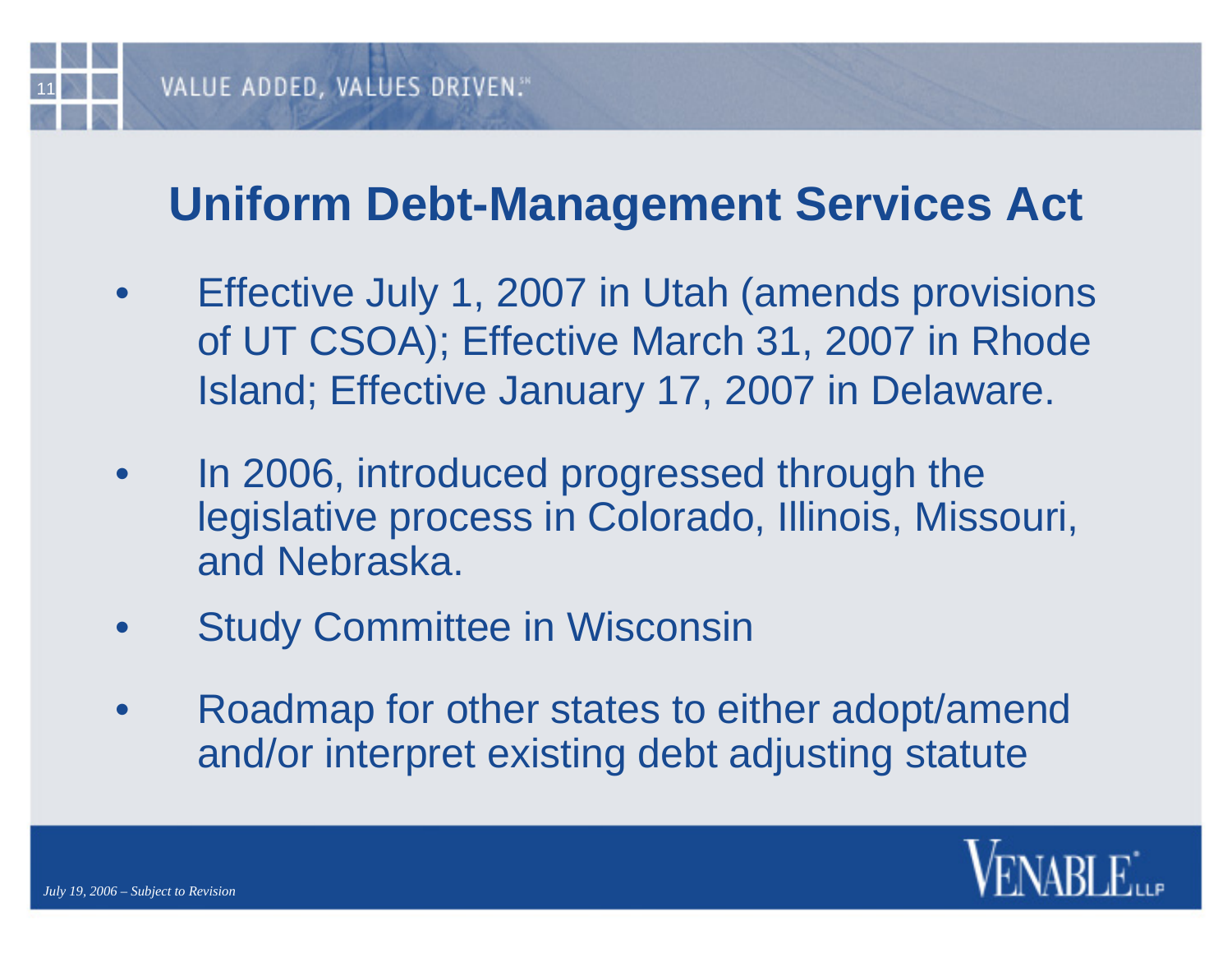

#### **Uniform Debt-Management Services Act**

• Regulates debt-management companies by requiring them to register with the state.

 $\bullet$  To obtain a certificate of registration, a provider must supply information about itself, obtain insurance against employee dishonesty, and post a surety bond to safeguard any money that it receives from individuals for payment to creditors.

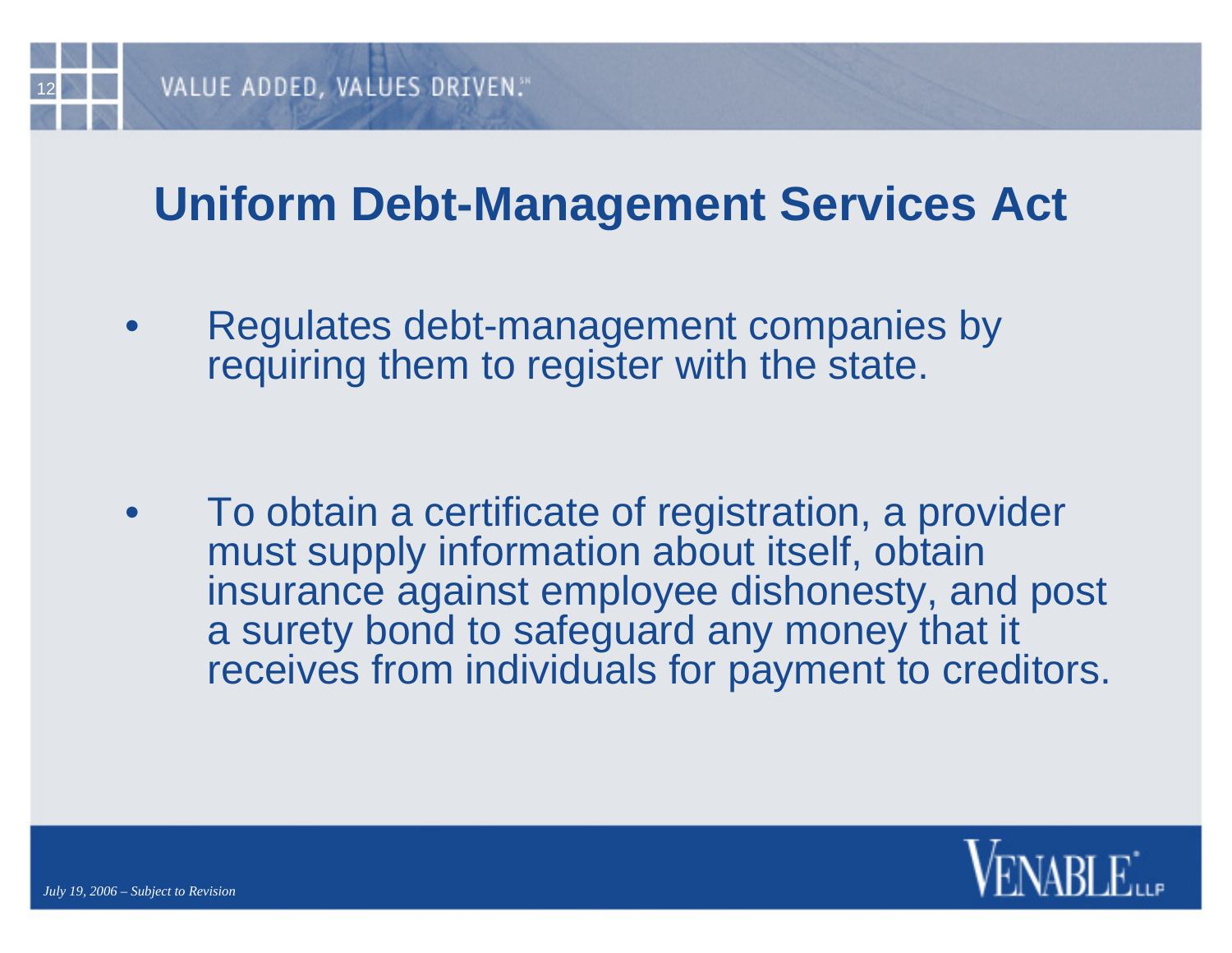#### VALUE ADDED, VALUES DRIVEN."

#### **Uniform Debt-Management Services Act**

- • Regulates interaction with consumers, including steps to be taken before entering into an agreement with an individual, the content of an agreement (including limitations on the fees that may be charged), and provisions concerning the performance and termination of agreements.
- • Includes broad prohibitions applicable to debt settlement companies.
- • Enforcement both by a state agency and by private individuals, including rule-making authority on the part of the administrator and recovery of minimum, actual and, in appropriate cases, punitive damages in private enforcement actions (*e.g*., class actions).

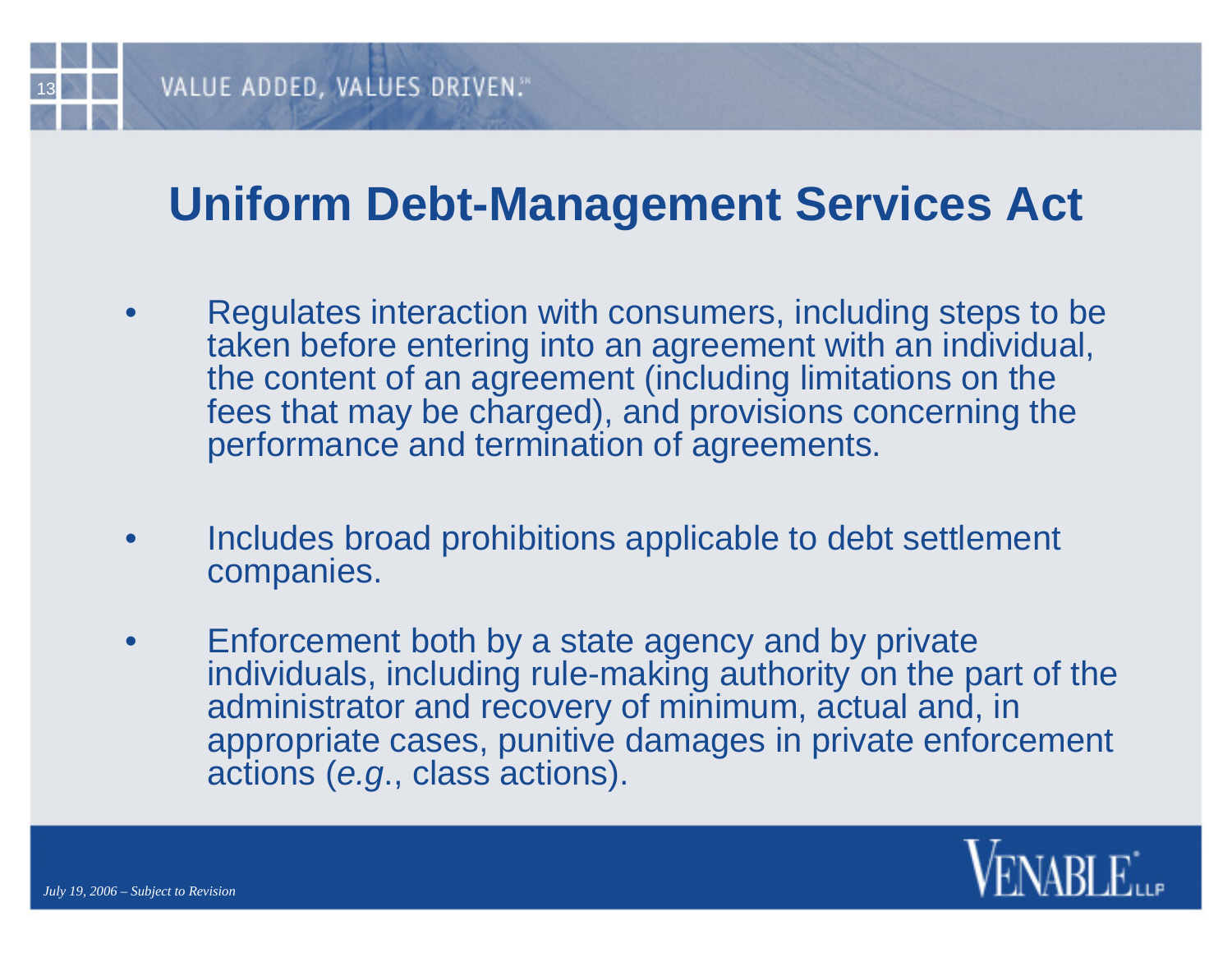#### **UDMSA: Prohibited Acts and Practices**

A provider may not, directly or indirectly:

- •Misappropriate funds held in trust.
- • Take power of attorney that authorizes or settle a debt for more than 50 percent of the principal amount owed a creditor, unless the individual agrees to the settlement after the creditor agrees.
- •Exercise the power of attorney after an individual has terminated the agreement.
- •Compensate an individual for executing an agreement.
- • Compensate a person for referring a prospective customer, if the person making the referral has a financial interest in the outcome, unless neither the provider nor the person making the referral communicates to the prospective customer the identity of the source of the referral.
- •Receive a bonus or commission, or other benefit for referring an individual to a person.
- • Compensate employees on the basis that includes the number of individuals enrolled into agreements.
- •Perform legal services.
- • Settle a debt unless, at the time of settlement, the individual receives a certification by the creditor that the payment is in full settlement of the debt.

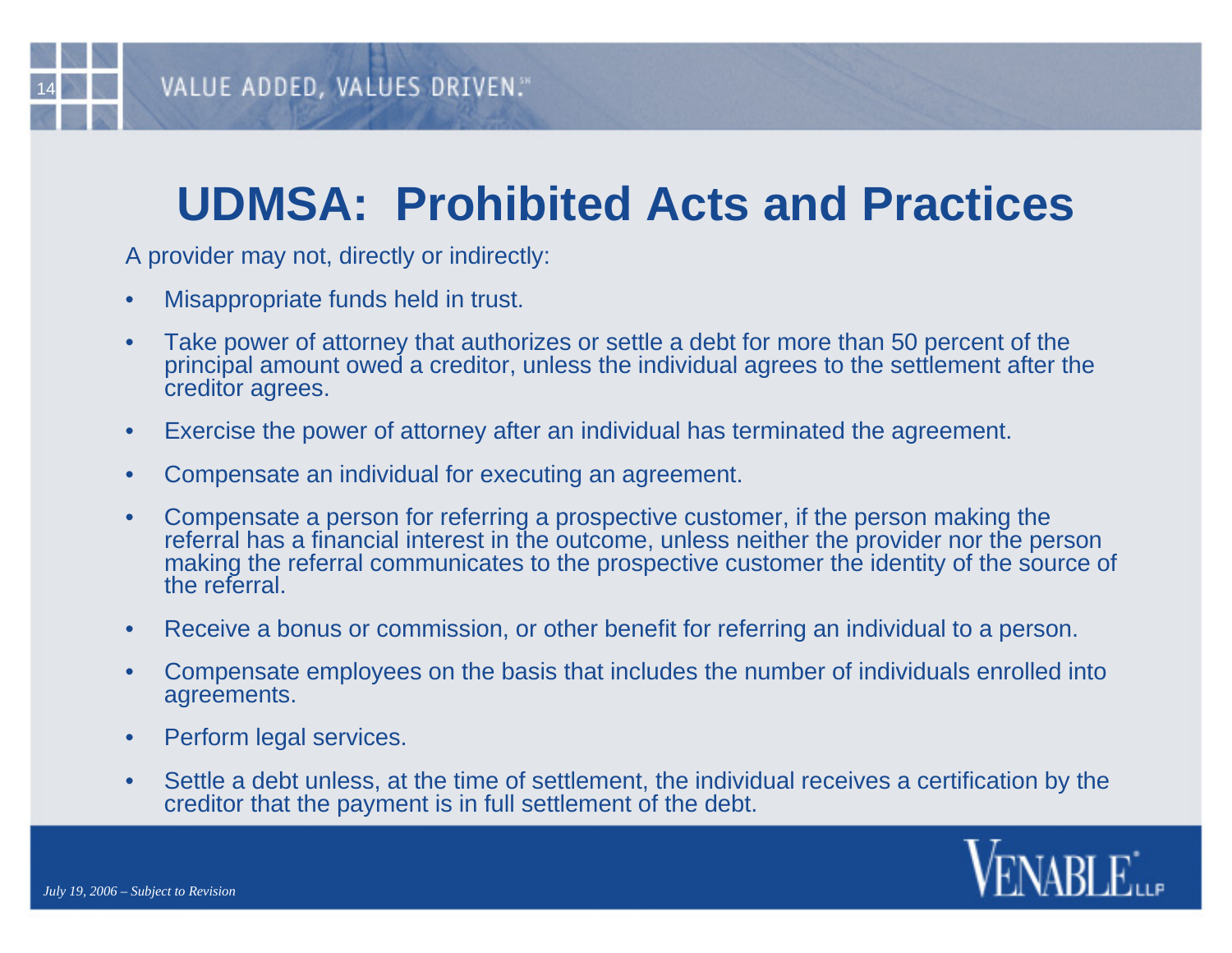## **UDMSA: Prohibited Acts & Practices (cont'd)**

A provider in connection with a DMP (including debt settlement plan) may not directly or indirectly:

- •Purchase a debt or obligation of the individual.
- • Lend money or provide credit to the individual, except as a deferral of a settlement fee at no additional expense to the individual
- • Obtain a mortgage or other security interest from any person in connection with the services provided to the individual.
- • Except as permitted by federal law, disclose the identity or identifying information of the individual or the identity of the individual's creditors, except to:
	- the administrator, upon proper demand;
	- a creditor of the individual, to the extent necessary to secure the cooperation of the creditor in a plan; or
	- the extent necessary to administer the plan.
- • Charge the individual for or provide credit or any other matter (*i.e*., insurance, coupons for goods or services, membership in a club, access to computers or the Internet) not directly related to debt-management services or educational services concerning personal finance.
- • In addition, the UDMSA prohibits providers from receiving compensation for performing certain specified services for a third party and, subject to set criteria, from purchases from affiliates of the provider under certain conditions.

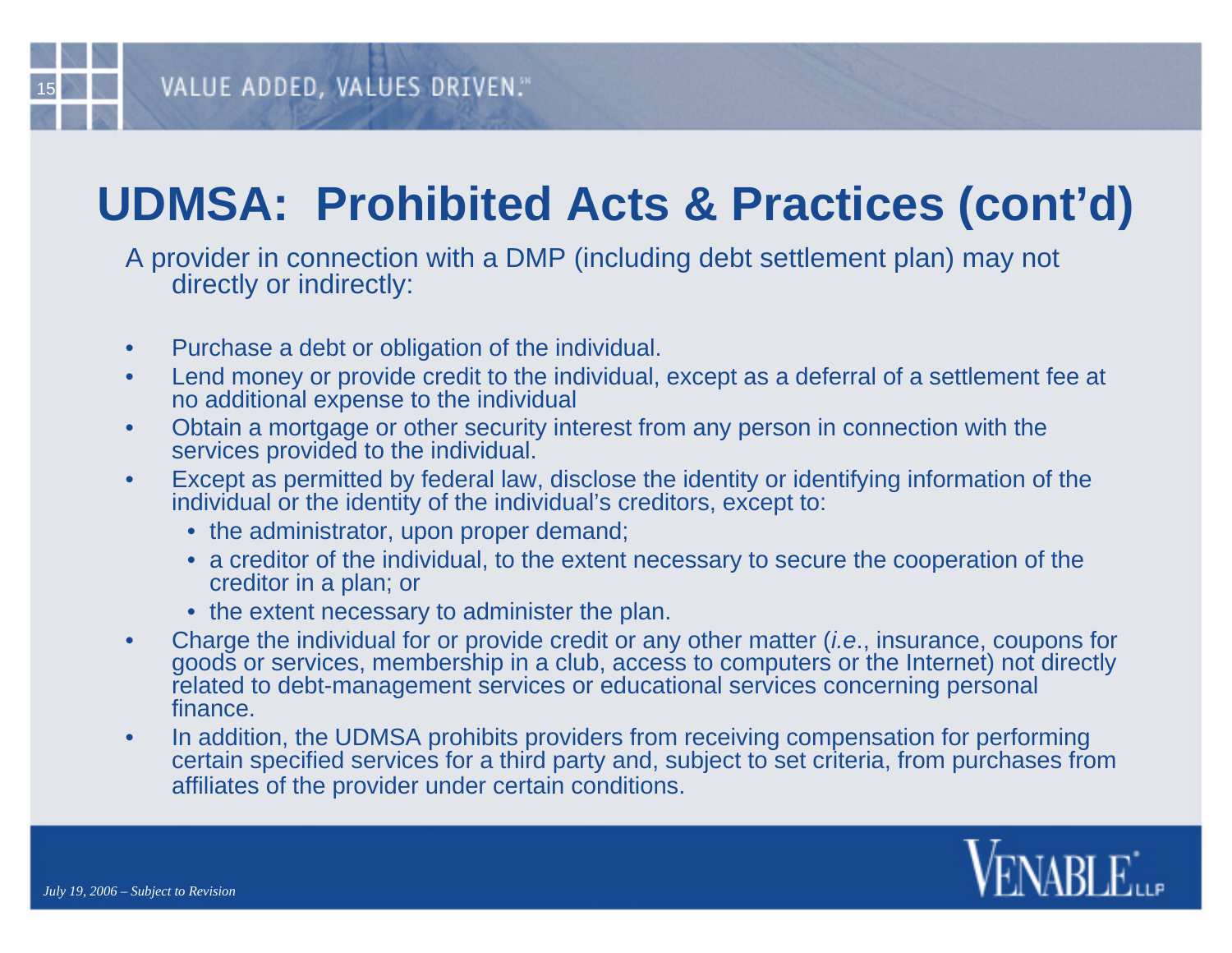# **UDMSA: Advertising**

• The UDMSA requires providers to make certain disclosures when advertising. The required disclosures include the impact of debt-management services on credit ratings and the likelihood of collection efforts in an easily comprehensible manner. Under the UDMSA, a third party advertiser on behalf of a provider is viewed as an agent, and the provider can be liable if the advertisement fails to comply with these requirements.

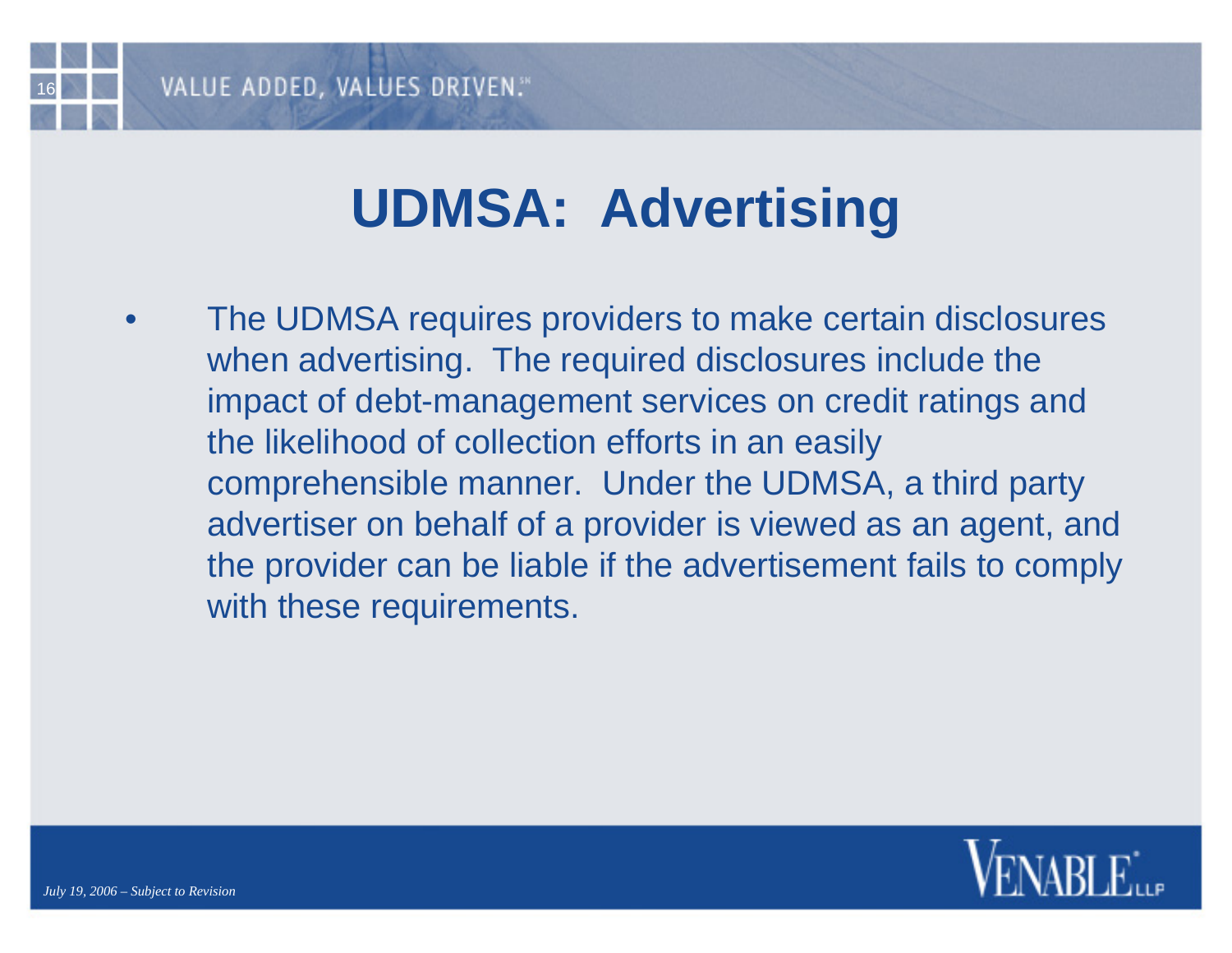#### **UDMSA: Liability for the Acts of Third Parties**

• The provisions of the UDMSA impose duties and obligations on providers and on independent contractors, if they fall under the definition of provider, or as a person that caused the provider to violate the UDMSA.

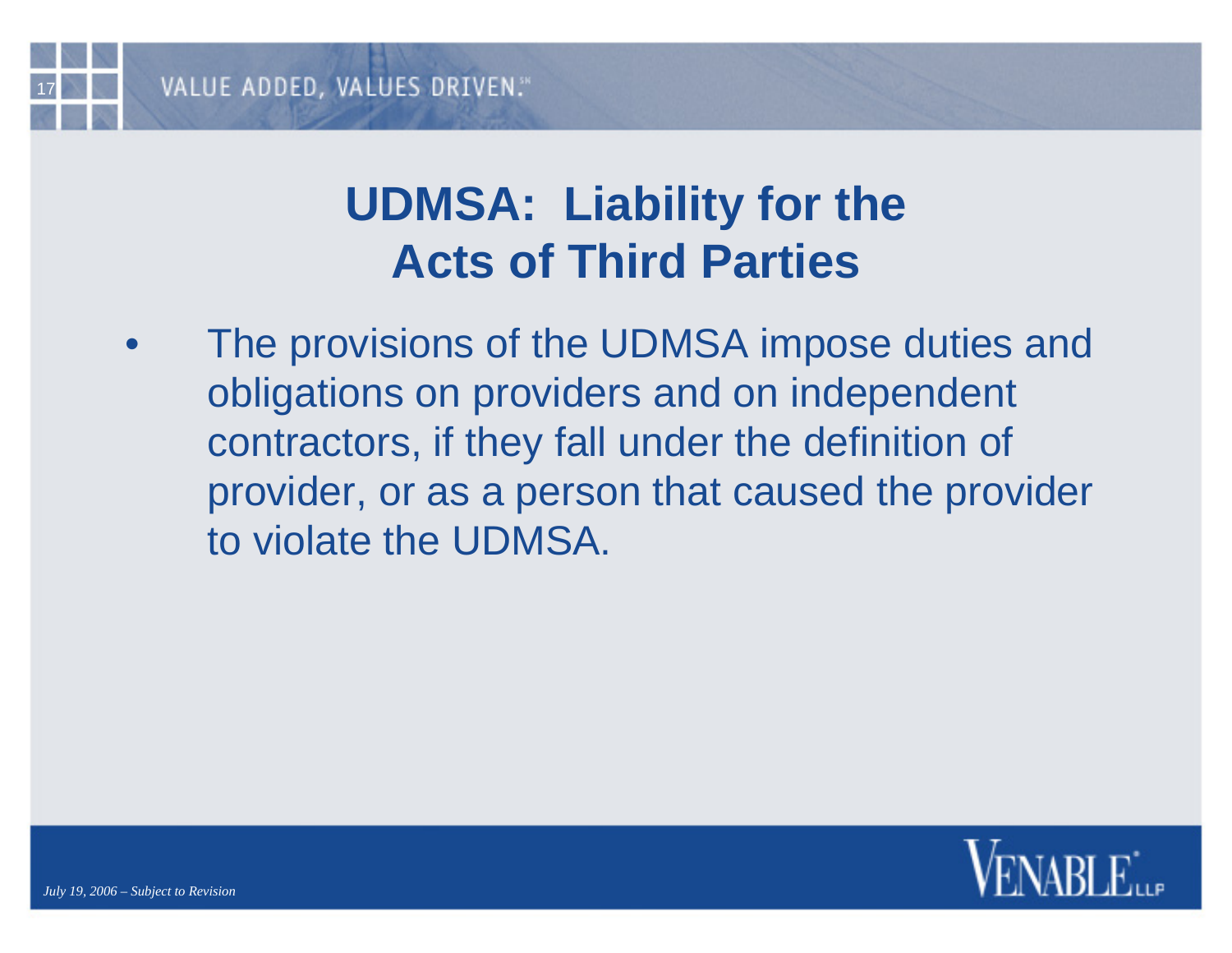# **UDMSA: Fee Restrictions**

- •Minimum education is to be provided free.
- • If the provider is a debt settlement company a set-up fee not-to-exceed 4% of the principal amount of the debt in the plan at inception, is allowed, but no more than \$400 may be charged.
- • An individual that does not enter into a plan may be charged for educational and counseling services a fee not exceeding \$100 or a greater amount as approved by the administrator.
- • A provider that provides both debt-management and debt settlement services may not charge more than one set-up fee (based certain specified criteria) and up to the maximum monthly fee allowed, as specified.
- • A debt settlement provider may charge a settlement fee of 30% of the excess of the principal amount of the debt over the amount paid the creditor, but, subject to specified criteria, it must be off set by the setup fee and monthly fees already charged the individual. (Delaware is 15%)

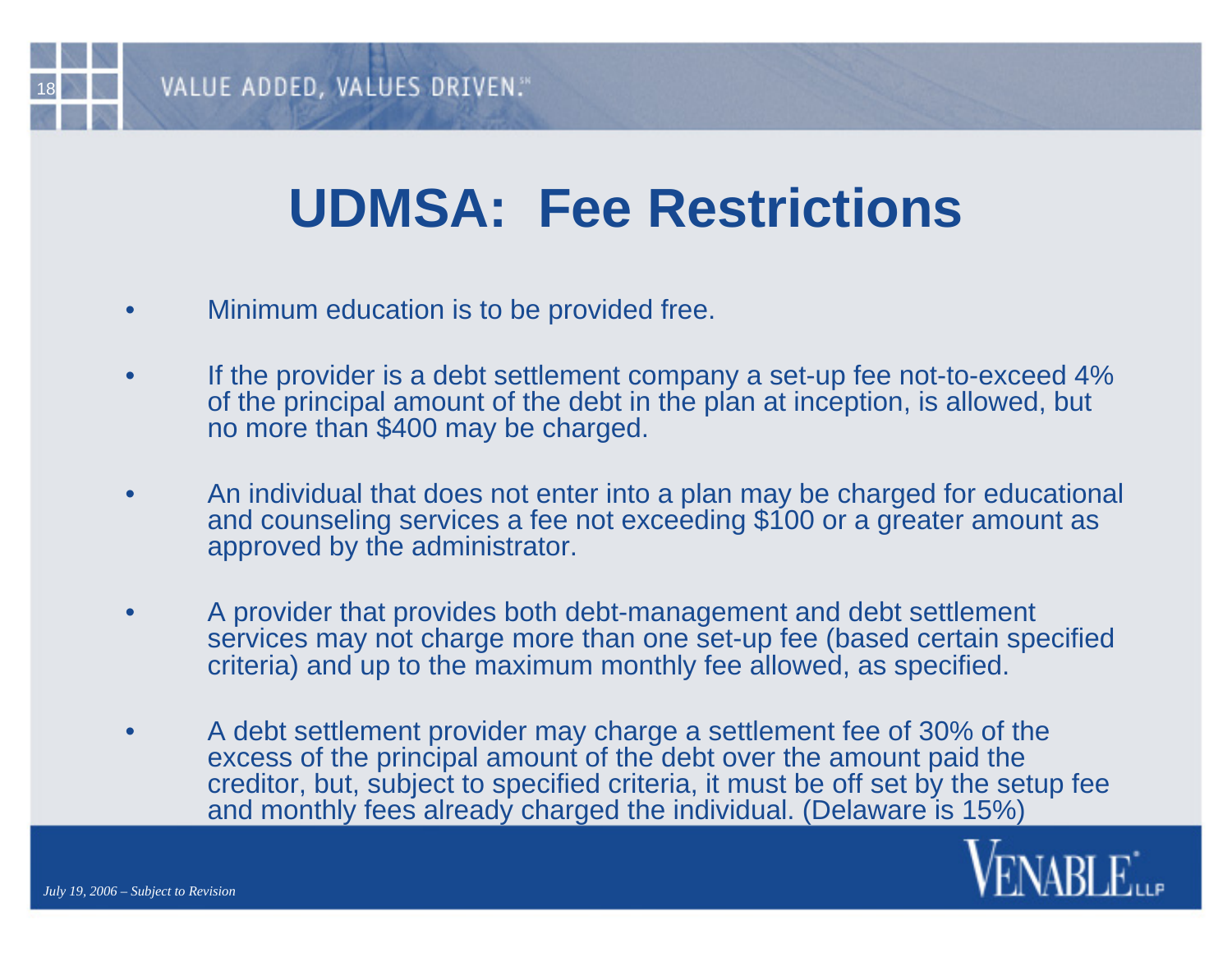## **Recently Enacted/Amended State Debt Adjusting Statutes**

- $\bullet$ Florida
- $\bullet$ Iowa
- •**Mississippi**
- $\bullet$ **Montana**
- $\bullet$ North Carolina
- $\bullet$ Rhode Island
- $\bullet$ **Oregon**
- $\bullet$ South Carolina
- $\bullet$ Texas
- $\bullet$ Utah
- $\bullet$ **Delaware**
- $\bullet$ **Others**

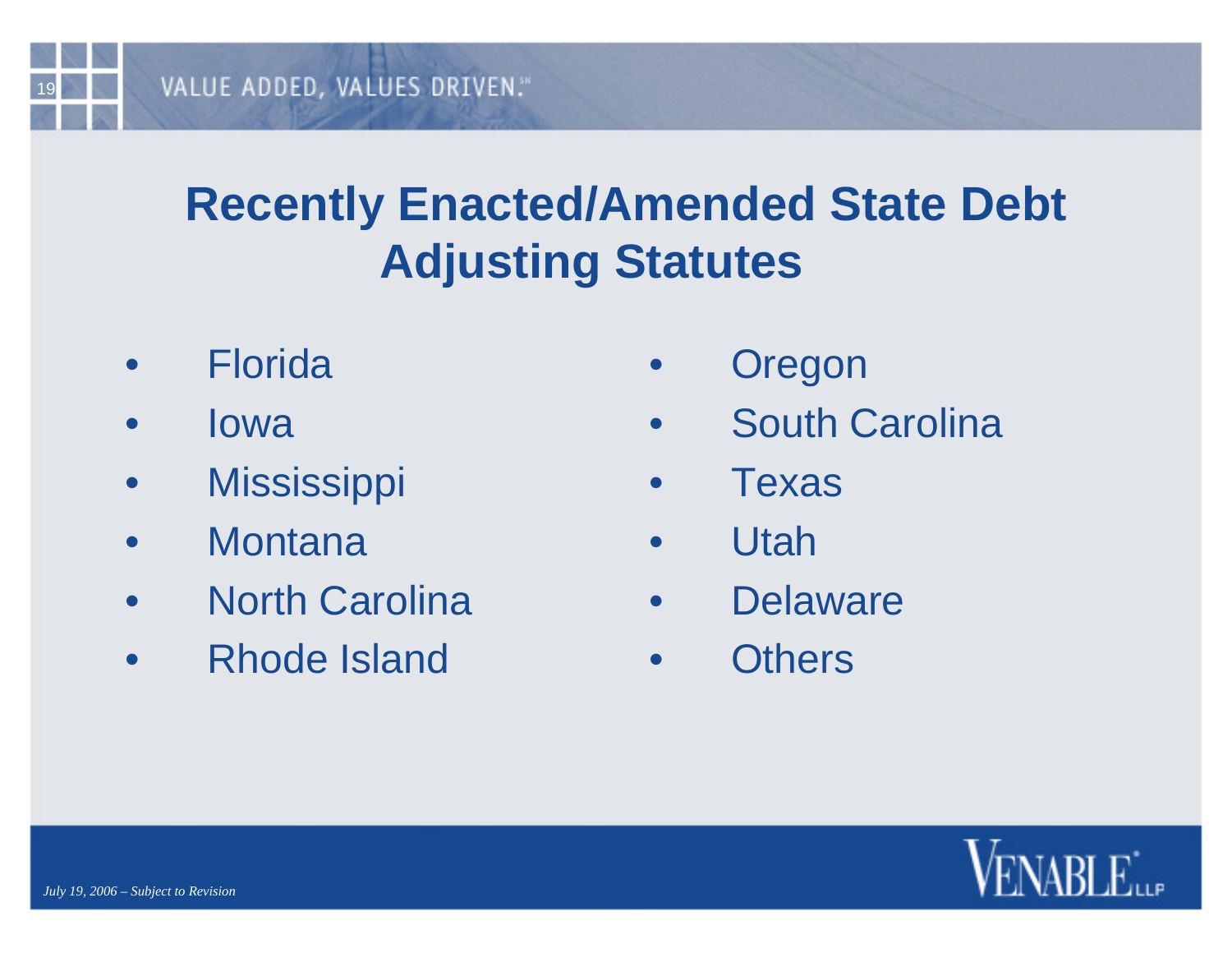# **Credit Repair Organizations Act**

The Credit Repair Organizations Act became effective on April 1, 1997, and is directed to the credit repair industry.

The term "credit repair organization"—

(A) means any person who uses any instrumentality of interstate commerce or the mails to sell, provide, or perform (or represent that such person can or will sell, provide, or perform) any service, in return for the payment of money or other valuable consideration, for the express or implied purpose of—

**(i)** improving any consumer's credit record, credit history, or credit rating; or

**(ii)** providing advice or assistance to any consumer with regard to any activity or service described in clause (i).

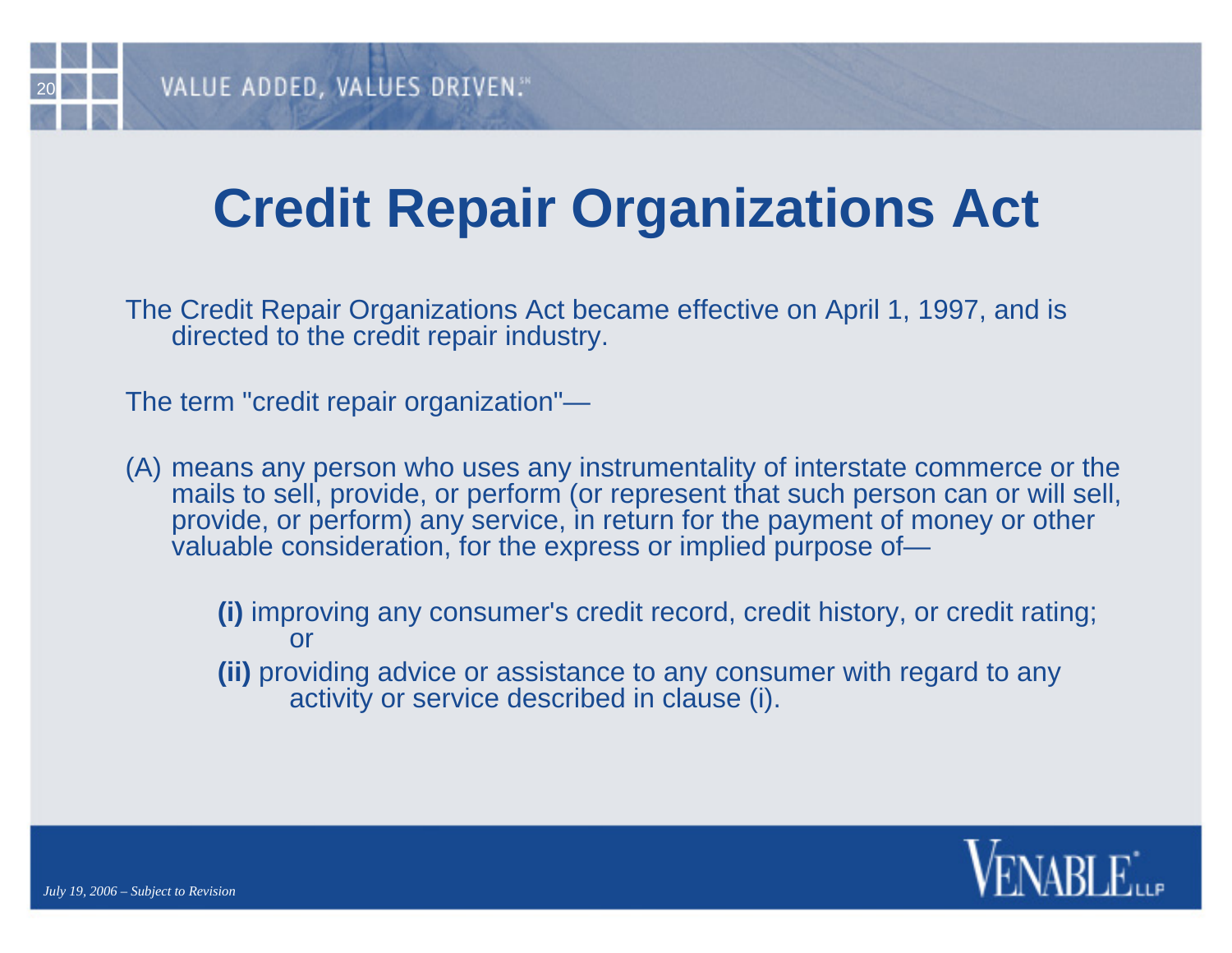# **CROA: Full Disclosure**

CROA requires full disclosure regarding consumer rights before any contract for credit repair services is executed. A written statement must be provided and signed by all prospective customers, and must be retained by the credit repair organization for at least two years after the statement is signed.

Consumers must be advised:

- • They may dispute inaccurate information in their credit report by contacting the credit bureau directly.
- • There is no right to have accurate, current, and verifiable information removed from a credit report unless it is over seven years old. Bankruptcy information can be reported for ten years.
- •They have a right to sue a credit repair organization that violates the CROA.
- • They have the right to cancel a contract with any credit repair organization for any reason within three business days from the date it was signed.

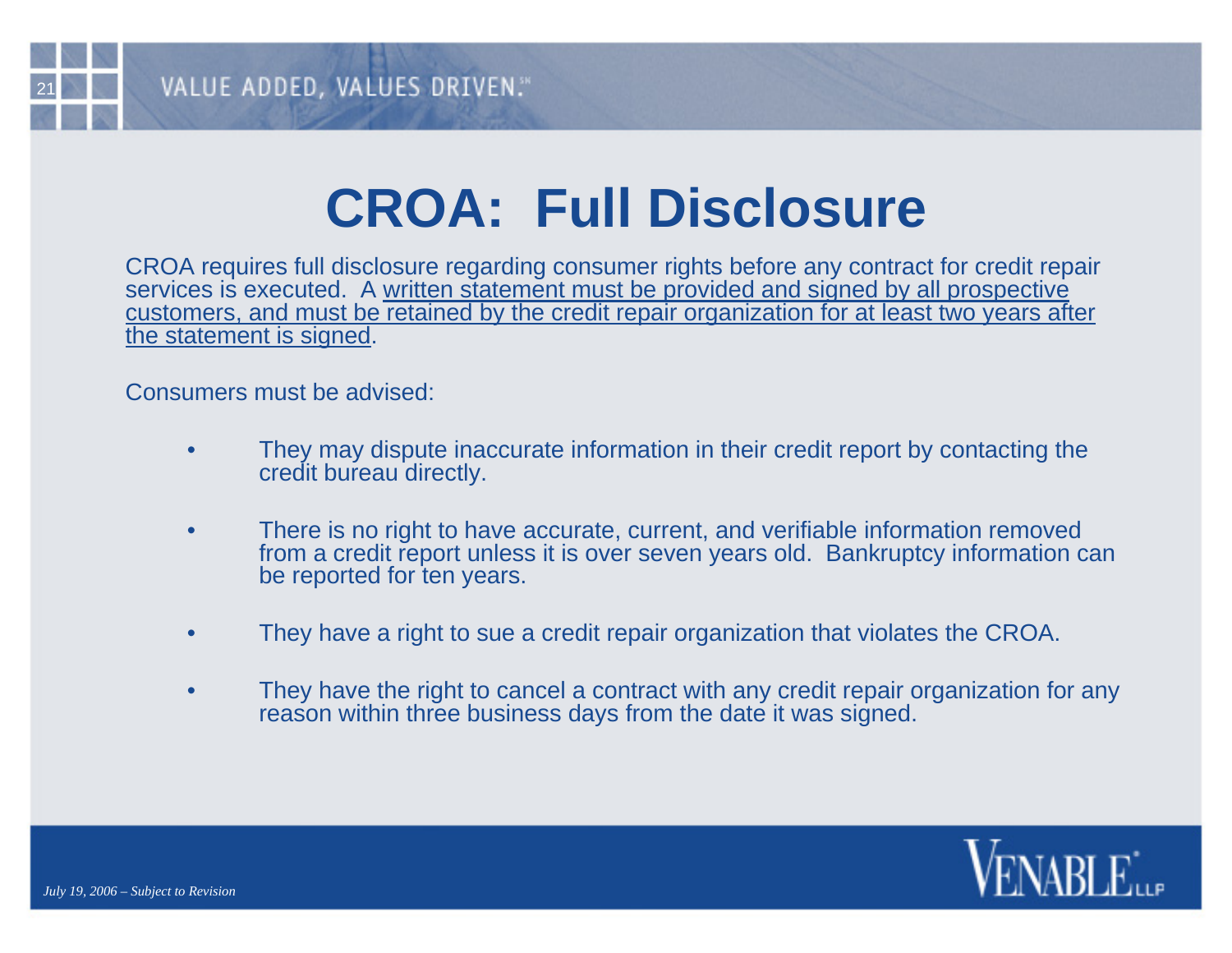# **CROA: Written Disclosure**

A written contract is also required and must:

- 1. specify the terms and conditions of payment, including the total amount of all payments to the credit repair organization or any other person
- 2. contain a full and detailed description of the services to be performed by the credit repair organization for the consumer, including:
	- (A) all guarantees of performance; and
	- (B) an estimate of the time required for the performance of the services
- 3. contain the credit repair organization's name and principal business address
- 4. contain a conspicuous statement in bold face type, in immediate proximity to the space reserved for the consumer's signature on the contract, which reads as follows: "You may cancel this contract without penalty or obligation at any time before midnight of the 3rd business day after the date on which you signed the contract. See the attached notice of cancellation form for an explanation of this right."

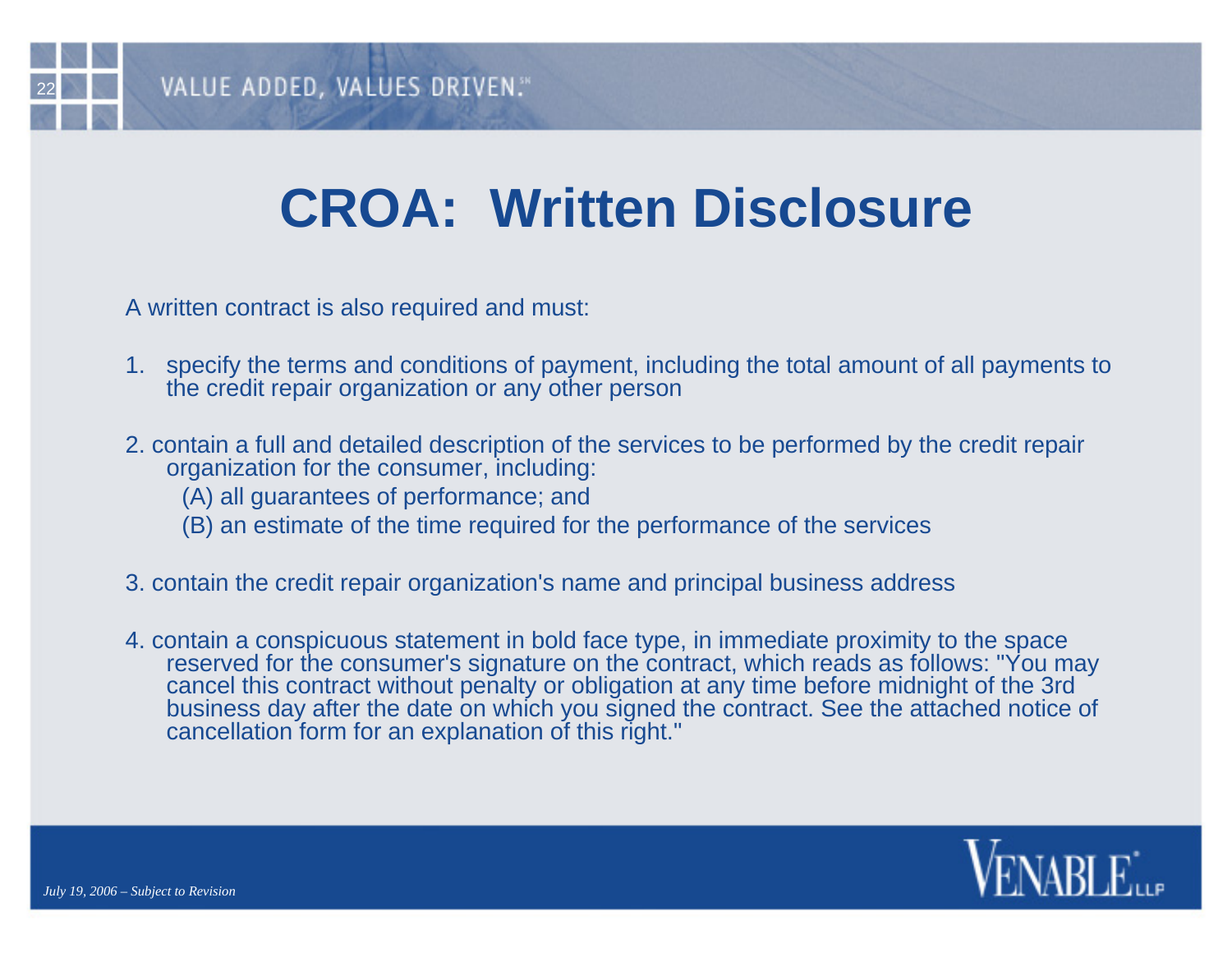# **CROA: Prohibitions**

The statutory scheme provides further protection for consumers with a list of prohibitions. CROA prohibits credit repair organizations, as well as their employees and agents, from:

- misrepresenting the organization's services
- • making or enticing consumers to make untrue or misleading statements either to the credit reporting agencies or to the consumer's creditors
- advising consumers to attempt to change their credit identities
- accepting payment or other valuable consideration for their services in advance of fully performing those services.

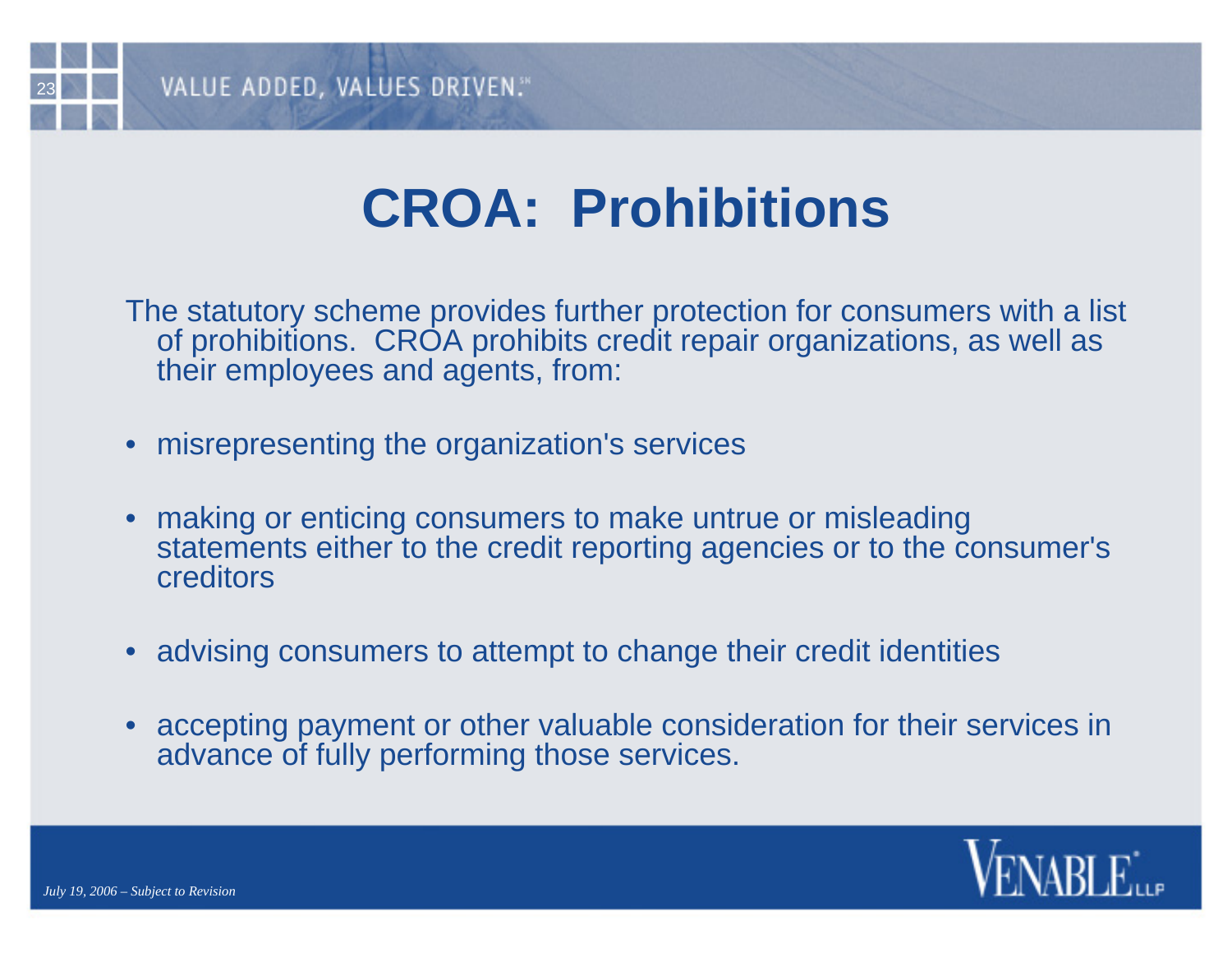

## **CROA: Penalties**

- • CROA includes civil penalties for violations and procedures for administrative enforcement by both the FTC and the states.
- $\bullet$ CROA includes a private right of action.

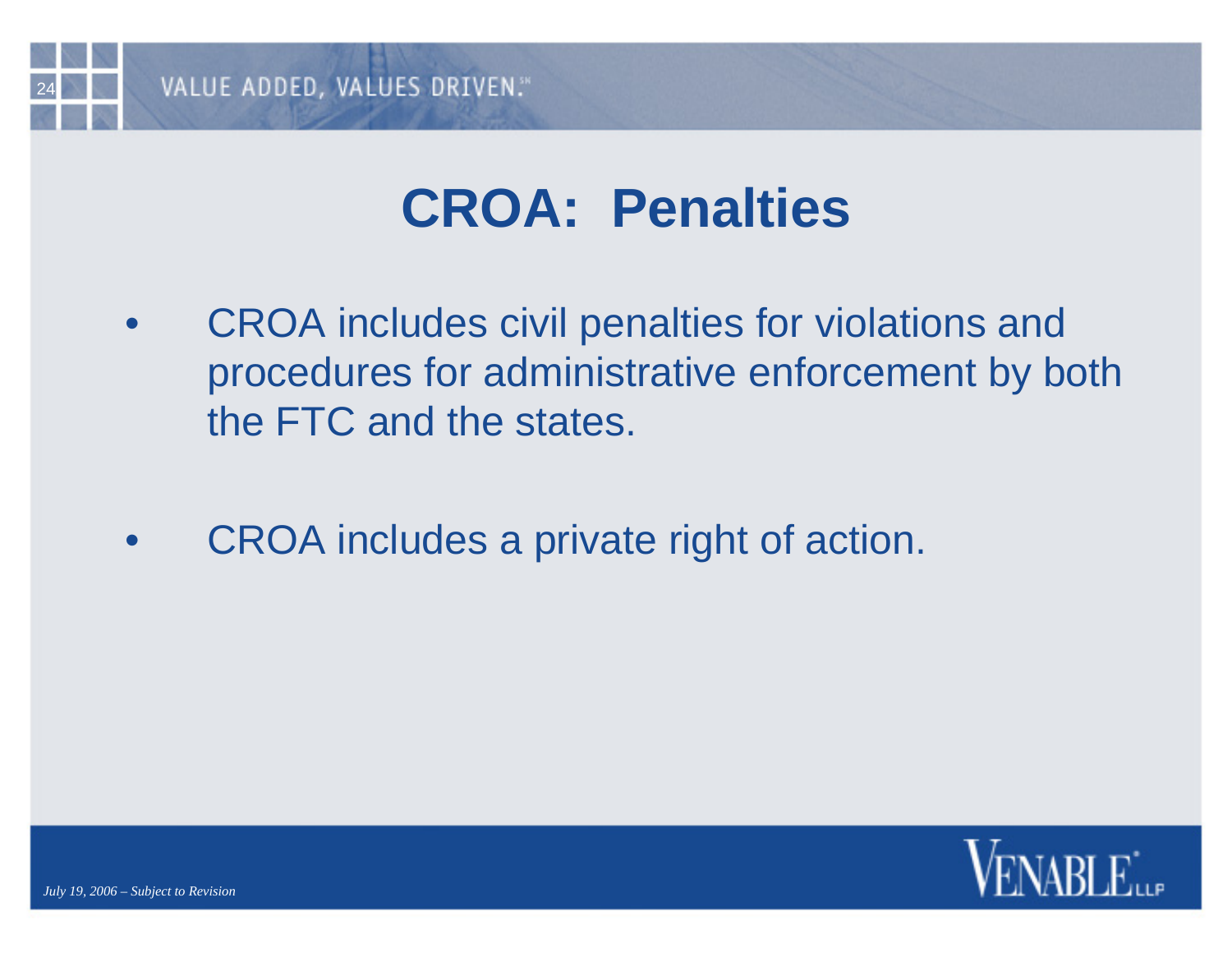# **CROA: Waiver of Rights**

A consumer cannot waive his rights under the CROA.

 $\bullet$  Any waiver of any protection afforded by the CROA is treated as void, and contracts that are not in compliance with the Act's provisions may not be enforced by any federal or state court.

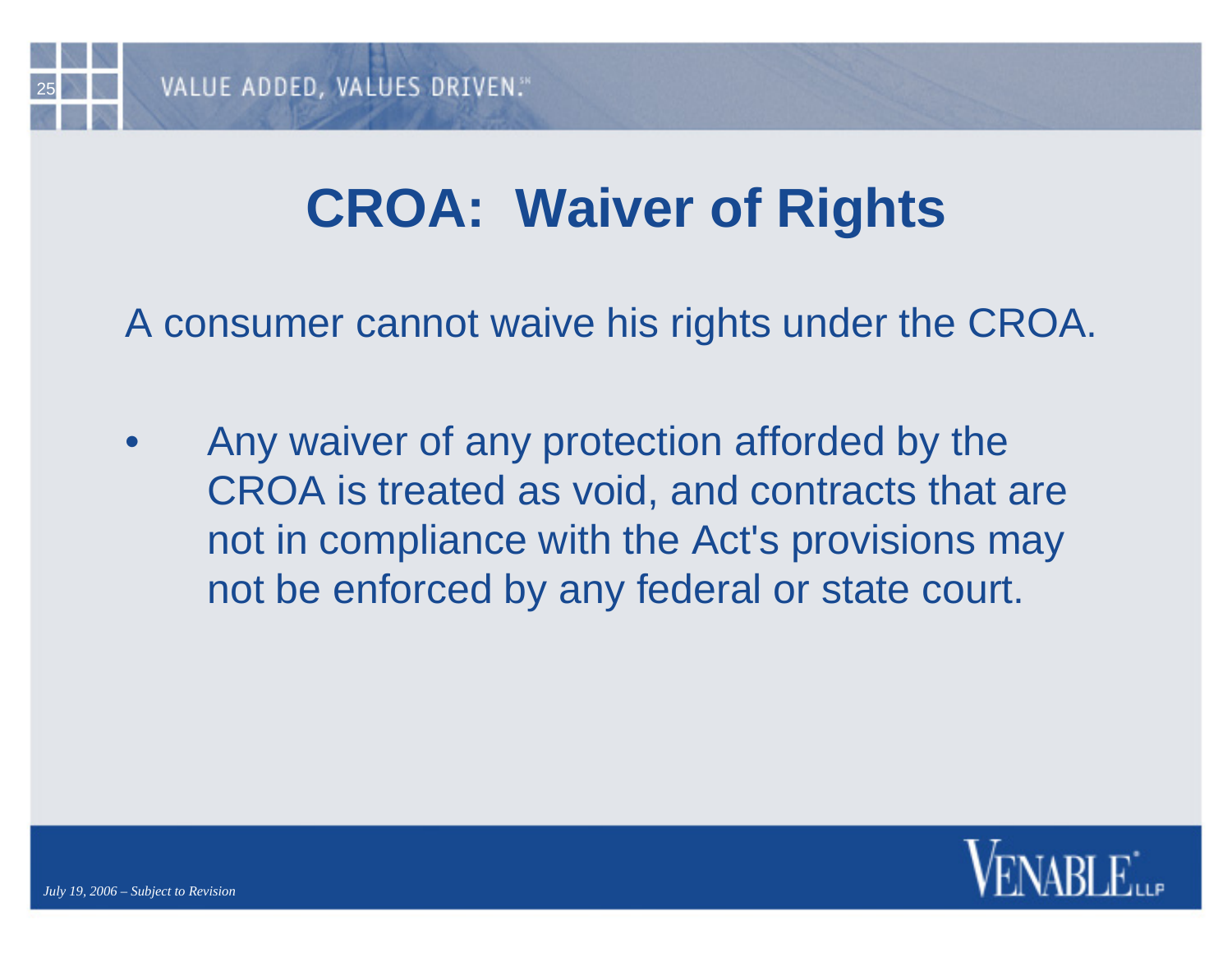#### VALUE ADDED, VALUES DRIVEN."

# **CROA has been applied to…**

- • **Law Firm** - *Iosello v. Lexington Law Firm, 2003 U.S. Dist. LEXIS 14591 at \*17-19 (N.D. Ill. Aug. 7, 2003)*
- • **Car Dealership** - *Wojcik v. Courtesy Auto Sales, 2002 U.S. Dist. LEXIS 22731 at \*21-26 (D. Neb. Nov. 25, 2002)*
- • **Financial services company** that "regularly advertised in local news media that it ... can 'restore your credit'"; *Parker v. 1-800 Bar None, A Financial Corp., 2002 U.S. Dist. LEXIS 2139 at \*8-14 (N.D. Ill. Feb. 12, 2002)*
- • **Service to improve the consumer's credit record** - *Bigalke v. Creditrust Corp., 162 F. Supp. 2d 996, 997-98 (N.D. Ill. 2001)*
- • **Debt Collector** - *White v. Financial Credit Corp., 2001 U.S. Dist. LEXIS 21486 at \*14-18 (N.D. Ill. Dec. 27, 2001), but see Nielsen v. United Creditors Alliance Corp., 1999 U.S. Dist. LEXIS 13267 at \*7-9 (N.D. Ill. Aug. 23, 1999)*
- • **Bank** *- Vance v. National Benefit Ass'n, , 1999 U.S. Dist. LEXIS 13846 at \*9-13 (N.D. Ill. Aug. 26, 1999)*
- • **Service for Improving Credit Rating** - *In re National Credit Mgmt. Group, L.L.C., 21 F. Supp. 2d 424, 457-58 (D.N.J. 1998)*(applying the CROA to a credit repair and loan company that "represented that, for a fee, they will provide a service that will assist consumers in improving their credit ratings").

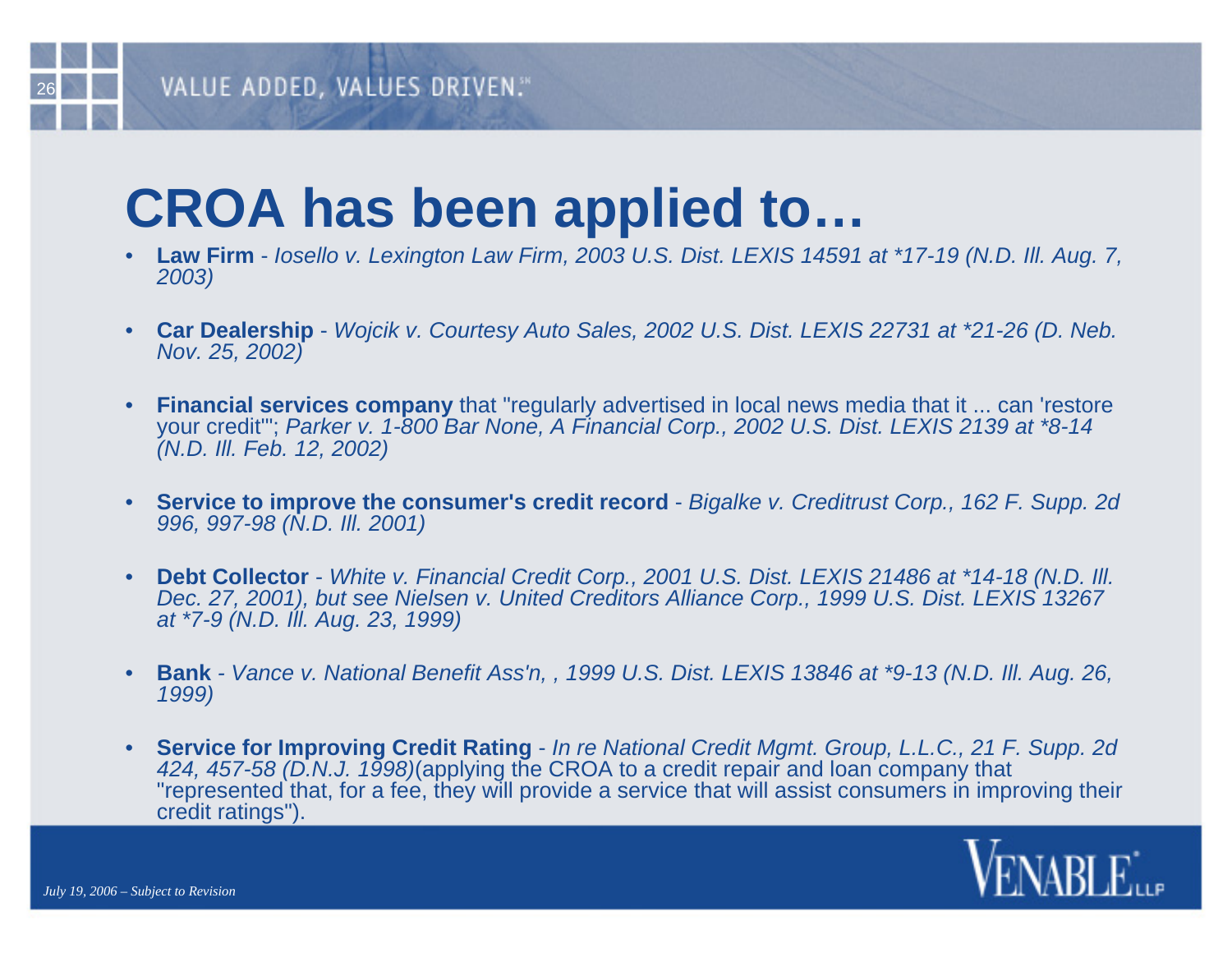#### **CROA and Debt Settlement Companies?**

- • In *Plattner v. Edge Solutions, Inc.,* 422 F.Supp.2d 969, 2006 WL 763651 (N.D. III. March 22, 2006) the court recognized, that "[w]hether [an apparent debt settlement] company is a credit repair organization under the CROA depends on the representations made [to consumers]." *Plattner*, 2006 WL 763651 at \*4.
- • *In re National Credit Mgt. Group, LLC*, 21 F.Supp. 2d 424 (D.N.J. 1998), wherein that court, in a case brought by the FTC, agreed with the FTC's position that certain educational and credit monitoring programs of a type offered by the credit counseling agency were governed by the CROA.

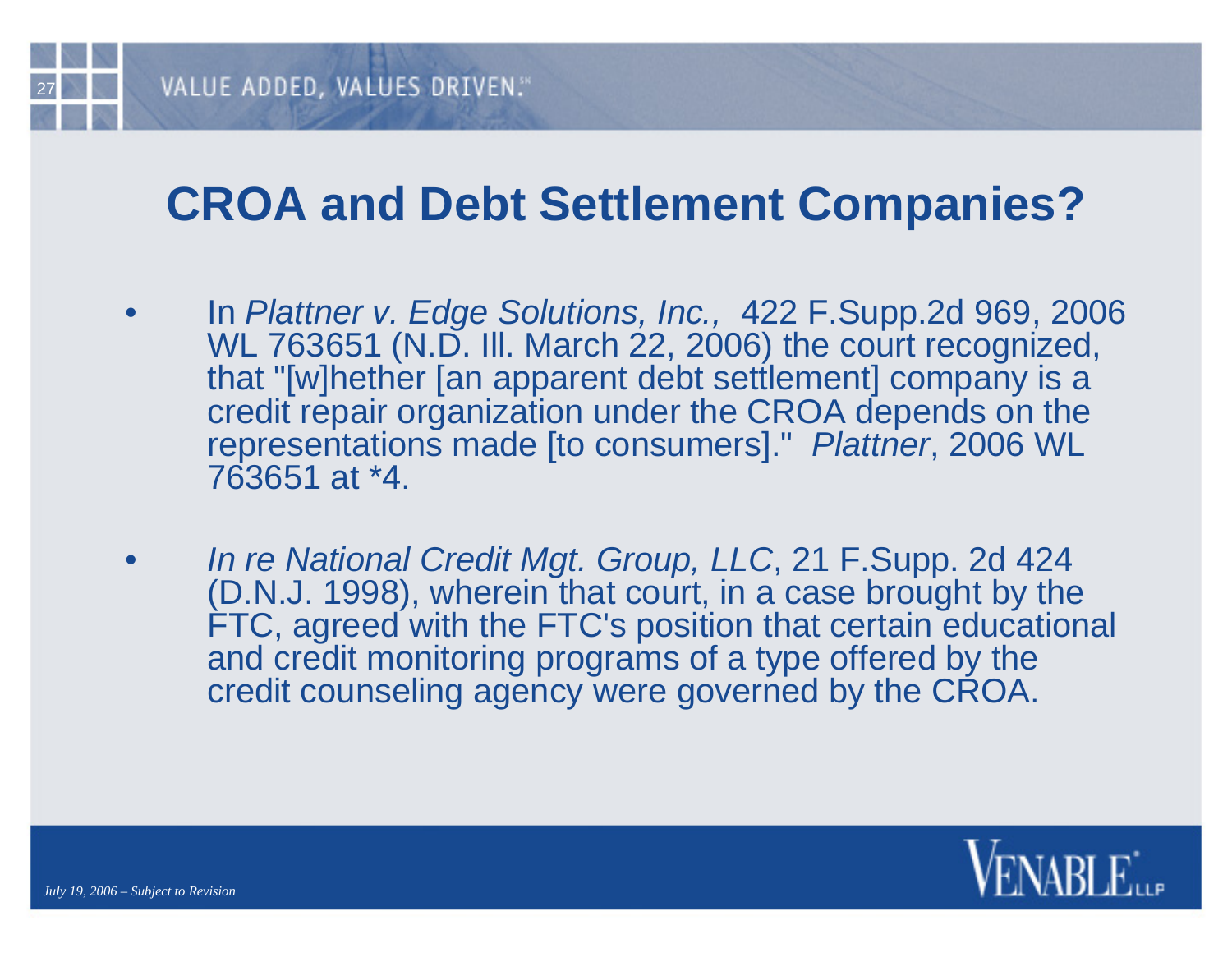#### VALUE ADDED, VALUES DRIVEN."

#### **State Credit Services Organization Acts (CSOAs)**

- •¾ of all states have CSOAs
- $\bullet$ Broader Applicability
- $\bullet$ **Bonds**
- •Few Exemptions
- • May have requirement inconsistent with typical debt settlement company business models
- $\bullet$ Prohibition on advance payments
- $\bullet$ **Registration**

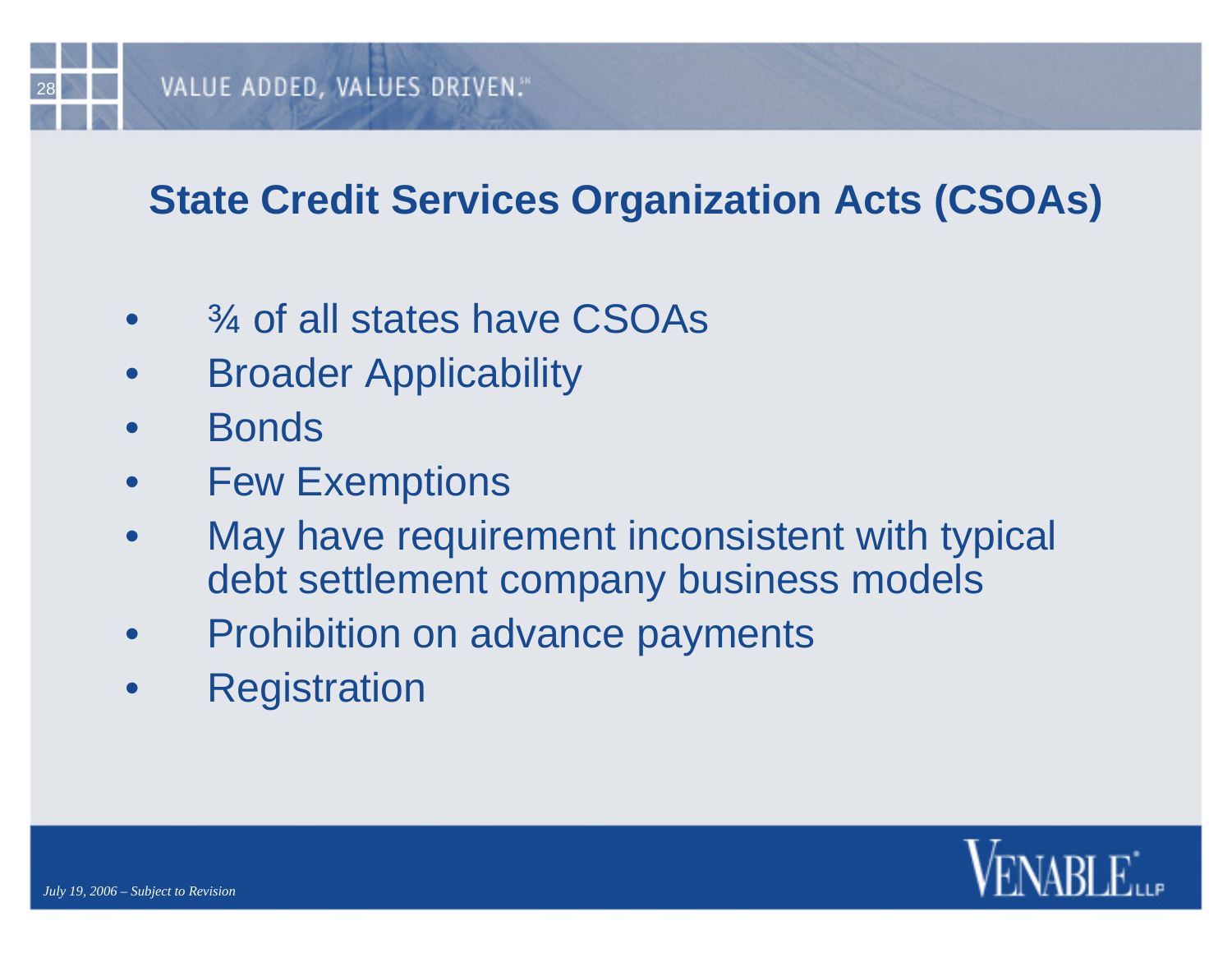## **Federal Trade Commission Act**

- The FTC Act [15 U.S.C. §§ 41 *et seq*.] is a statute of more general application than the Credit Repair Organizations Act. It prohibits "unfair or deceptive acts or practices in or affecting commerce." This general proscription applies to the operations of both credit repair companies and debt settlement companies.
- Credit counseling, debt settlement, credit repair organizations, and debt collectors have all come under the FTC Act enforcement umbrella.

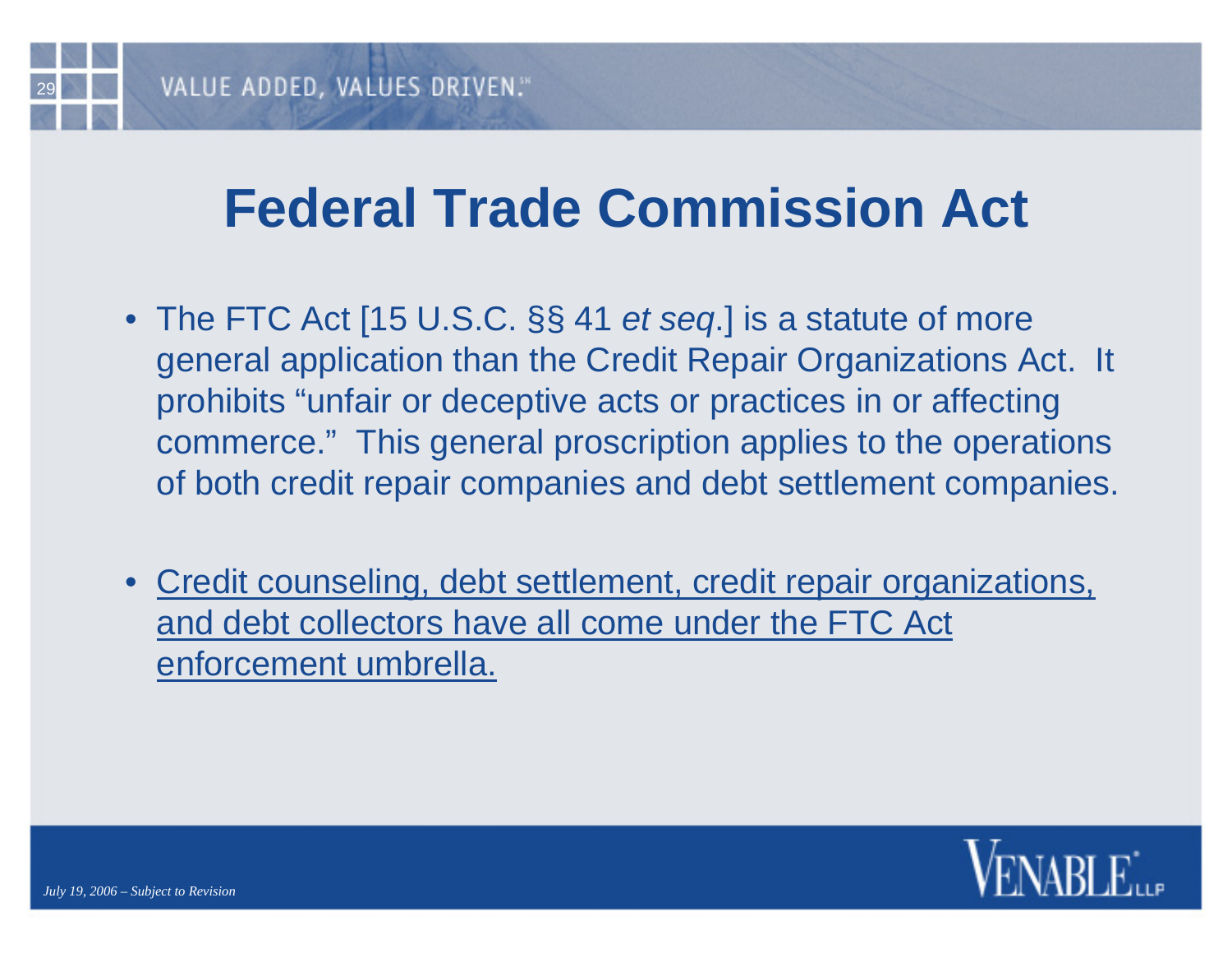#### **Nine of the Most Important Things a Debt Settlement Company Needs to Know to Stay on the Right Side of the Law**

- **1. Unless excluded or exempt, a debt settlement company needs 1. Unless excluded or exempt, a debt settlement company needs to comply with the law of the debt adjusting statute of to comply with the law of the debt adjusting statute of residence of its clients. residence of its clients.**
- **2. Once licensed/registered, a debt settlement company needs to 2. Once licensed/registered, a debt settlement company needs to renew its registration annually and make any of the required renew its registration annually and make any of the required ongoing filings and notifications to the state. ongoing filings and notifications to the state.**
- **3. Debt settlement companies should not ignore correspondence 3. Debt settlement companies should not ignore correspondence and/or subpoenas from federal or state regulatory agencies. and/or subpoenas from federal or state regulatory agencies.**

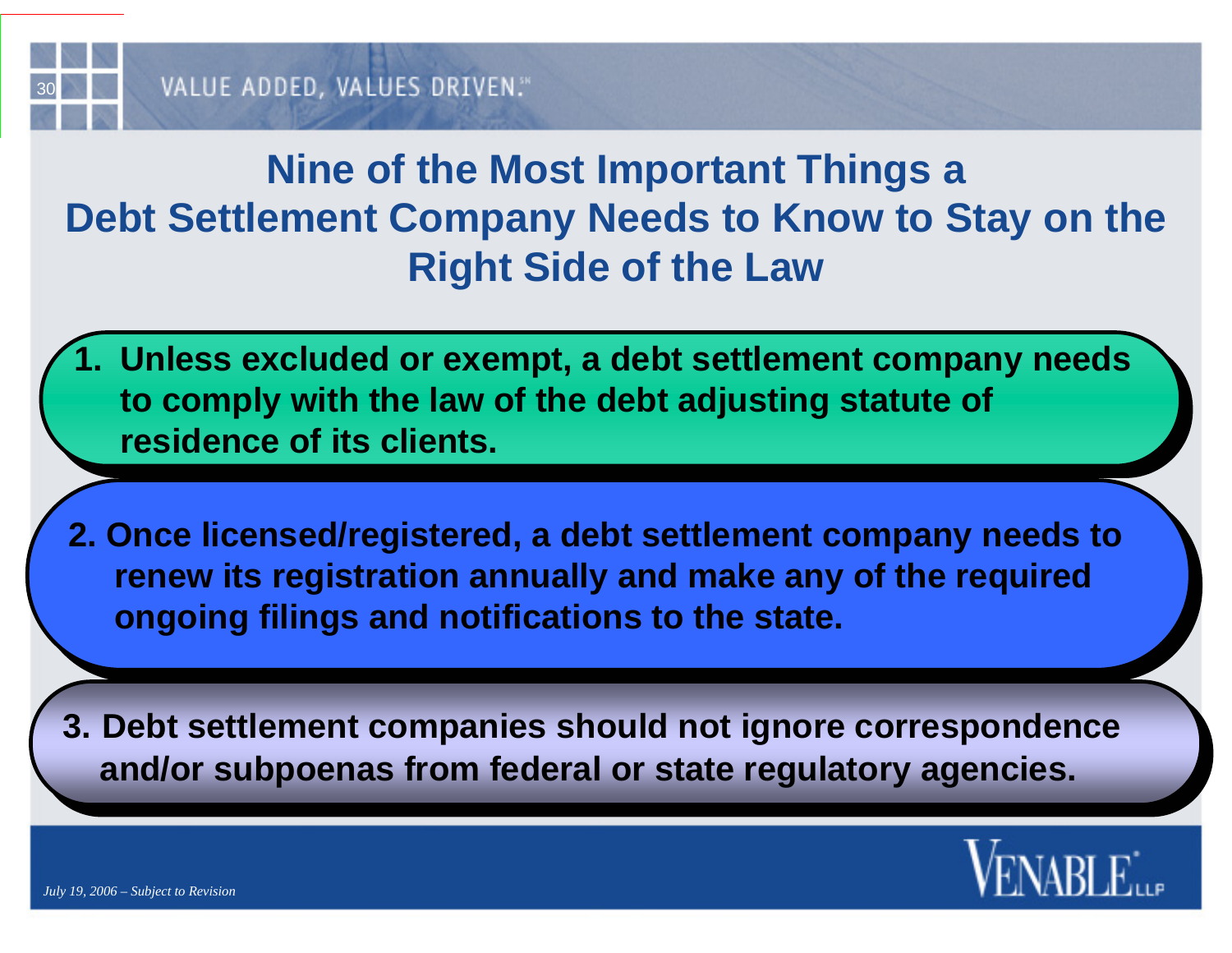

#### **Nine of the Most Important Things a Debt Settlement Company Needs to Know to Stay on the Right Side of the Law (***cont'd***)**

- **4. Have a written client agreement with all prescribed disclosures, 4. Have a written client agreement with all prescribed disclosures, as well as fees that are set in accordance with applicable state as well as fees that are set in accordance with applicable state fee restrictions. fee restrictions.**
- **5. Keep true and accurate financial records that 5. Keep true and accurate financial records that clearly and accurately reflect all the money it collected, how clearly and accurately reflect all the money it collected, how it was collected, and how and when it was disbursed. it was collected, and how and when it was disbursed.**
- **6. Registration/license materials must be accurate, complete 6. Registration/license materials must be accurate, complete and free of material falsifications, misrepresentations and free of material falsifications, misrepresentations and omissions. and omissions.**

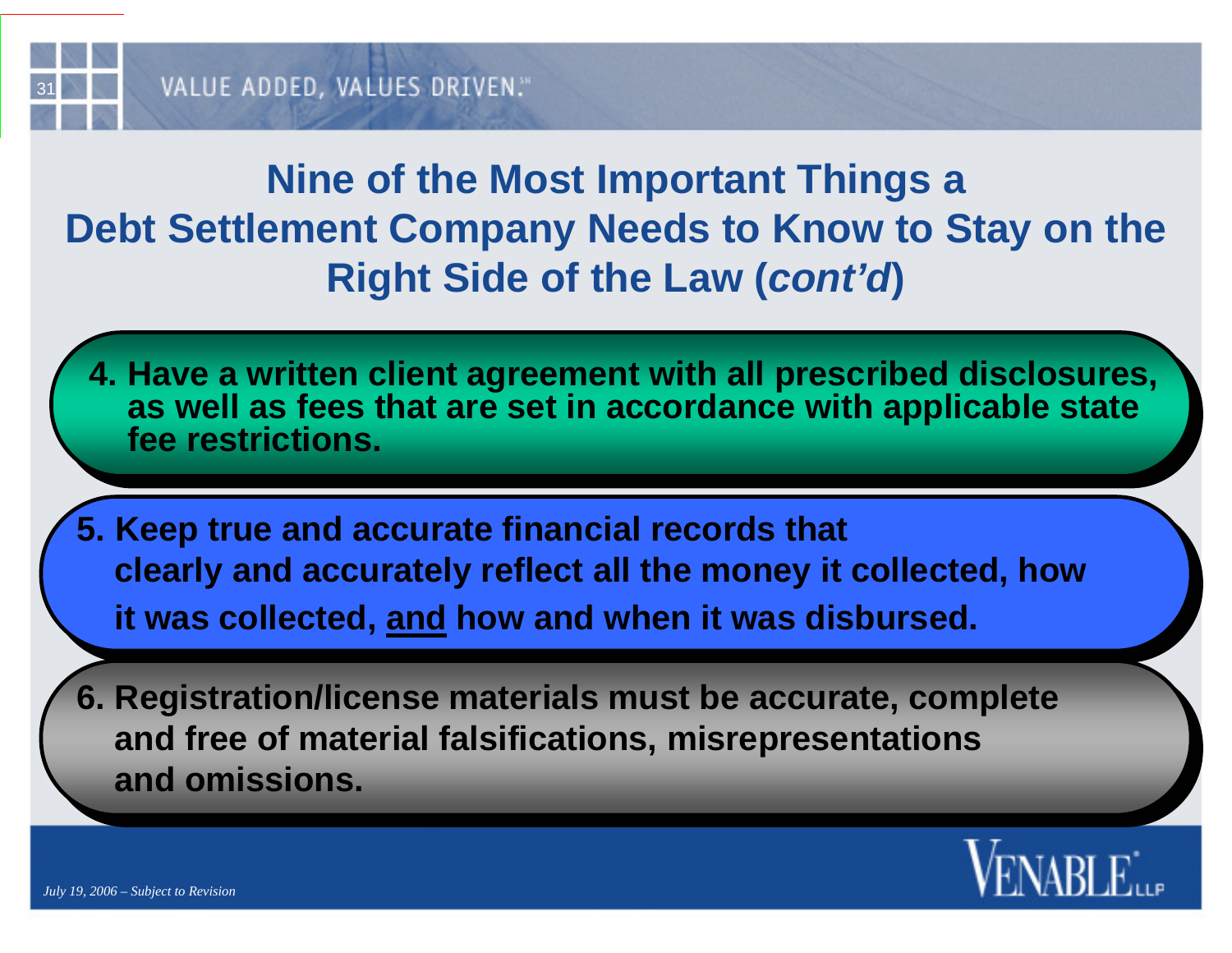#### **Nine of the Most Important Things a Debt Settlement Company Needs to Know to Stay on the Right Side of the Law (***cont'd***)**

- **7. Include any** *statutorily required* **disclosure statements (including on all 7. Include any** *statutorily required* **disclosure statements (including on all solicitations, contracts, marketing materials, and invoices/payment solicitations, contracts, marketing materials, and invoices/payment notices it issues) and avoid misrepresentations, omissions and notices it issues) and avoid misrepresentations, omissions and misleading statements. misleading statements.**
- **8. Ensure that its counselors are trained (and certified as 8. Ensure that its counselors are trained (and certified as statutorily required) and that they give** *truthful* **and** *complete* **statutorily required) and that they give** *truthful* **and** *complete* **answers about the effect of enrolling in a debt settlement answers about the effect of enrolling in a debt settlement program on a consumer's credit report and score. program on a consumer's credit report and score.**
- **9. A debt settlement company and its directors, officers and 9. A debt settlement company and its directors, officers and employees must not engage in any prohibited conduct detailed employees must not engage in any prohibited conduct detailed in the various state debt adjusting statutes, when applicable. in the various state debt adjusting statutes, when applicable.**